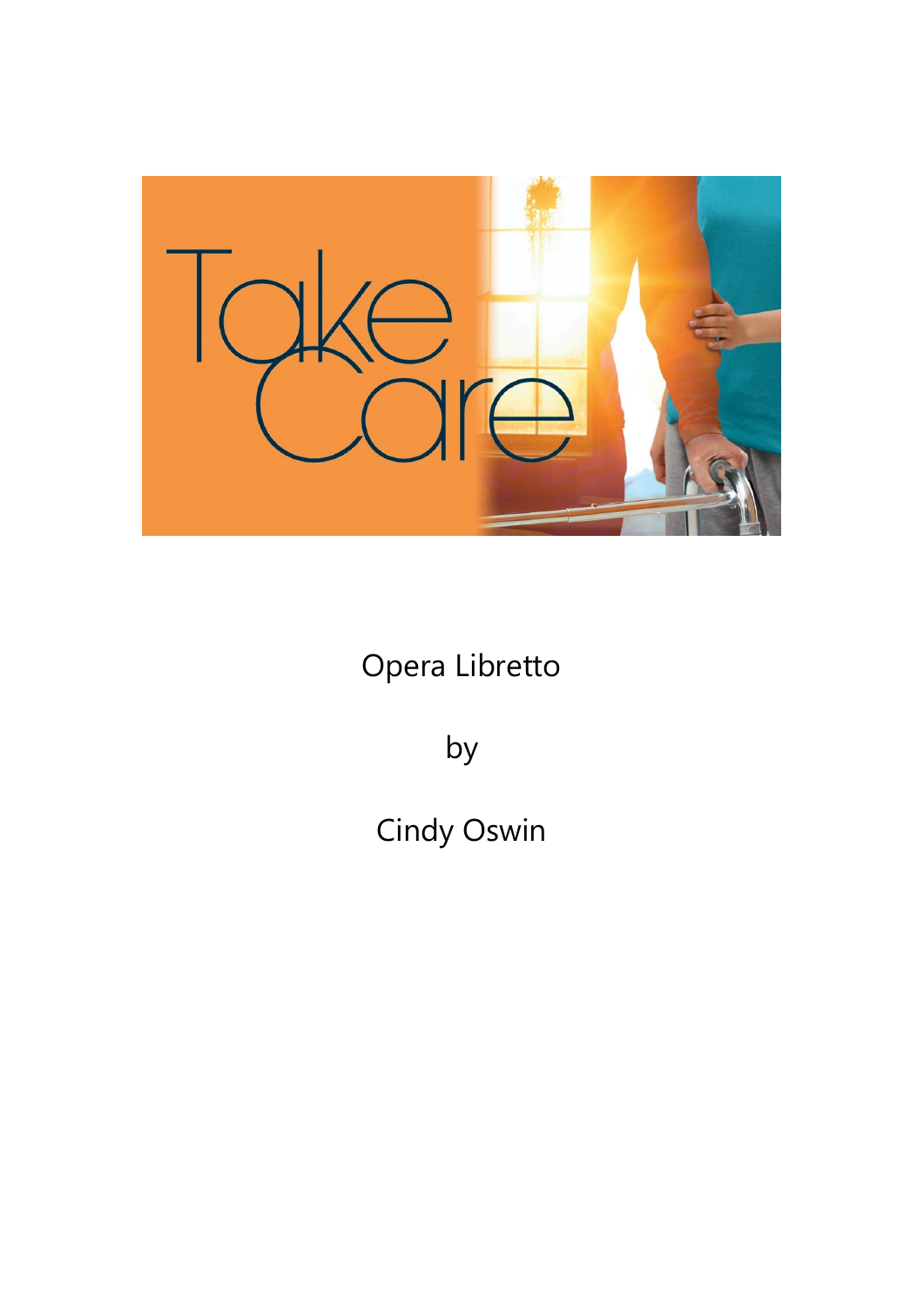#### **Characters**

# in order of appearance

Katie: Home carer and single mother – thirties

Myrtle: Wealthy widow living alone – eighties

Joyce: Retired factory worker married to Harry – eighties

Harry: Retired miner married to Joyce – eighties

Eileen: Confined to bed, can no longer speak but sings hymns – nineties.

Vivian: Myrtle's daughter, high-flying businesswoman - early fifties

Chorus members: Playing Katie's conscience, paramedics etc.

*Eileen is played by a puppet*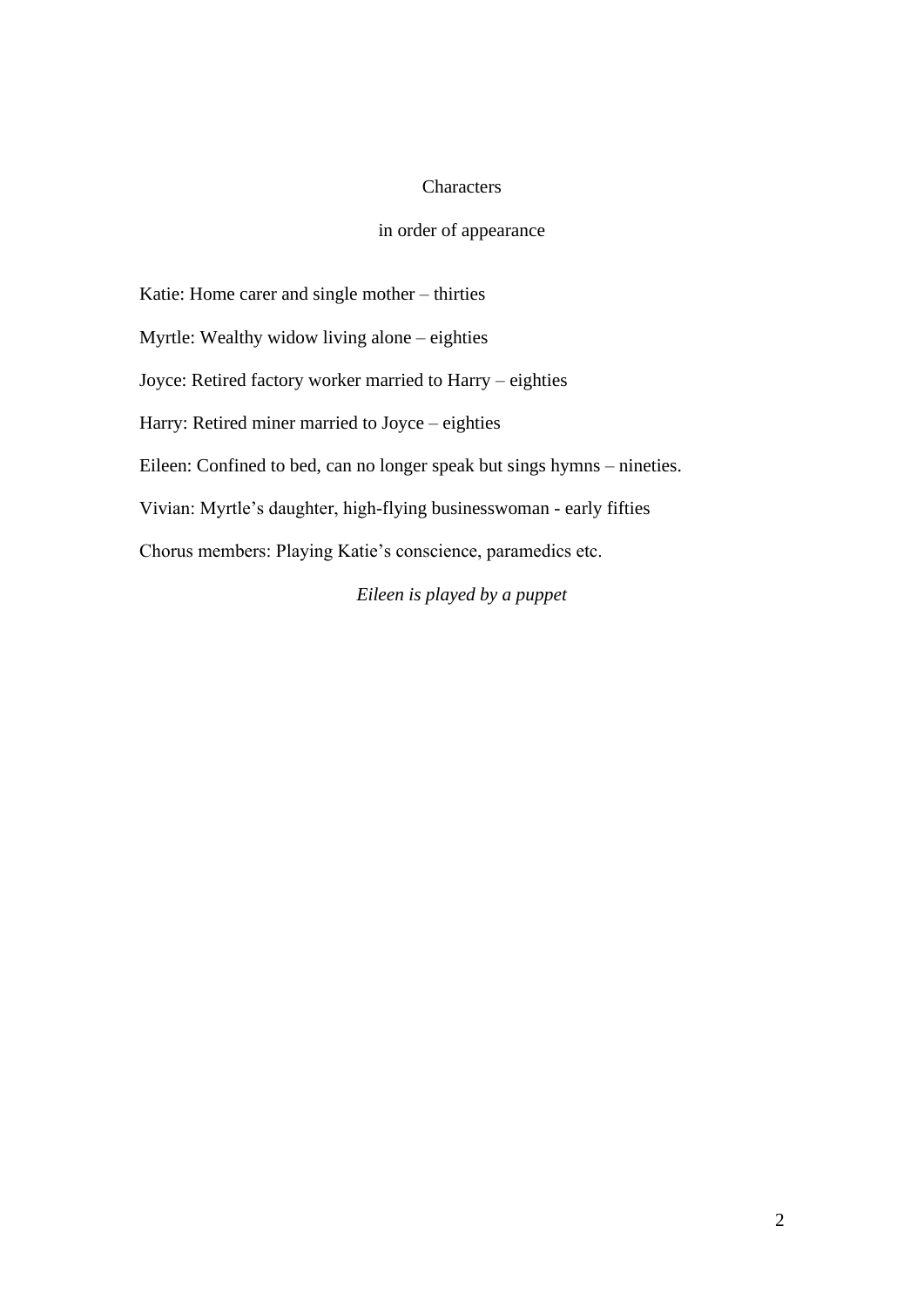#### **Overture**

*Sound of rain. Katie is taking her daughter to nursery.*

# Katie

But you like nursery, yes you do, you like nursery…let's jump over the puddles, today we can't splash, we have to dash, please or mum will be late, you'll be late – we'll all be late.

#### *Katie enters onstage and stands outside Myrtle's house*.

I am here, today begins now. I will be cheerful, maybe I am the only one they will see today. I am here, the day begins now for Myrtle. I will be cheerful. I am here.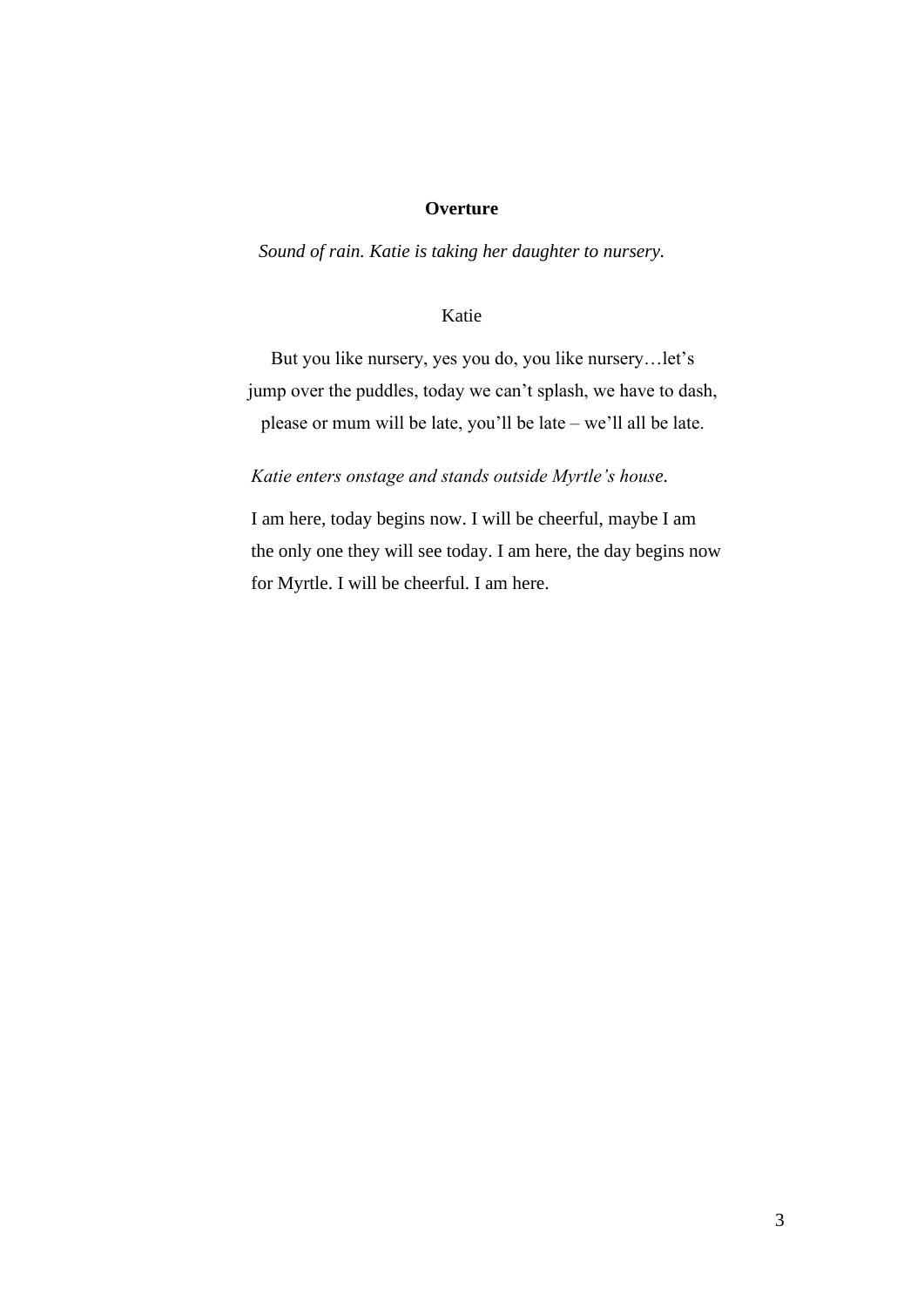# **Scene One**

# Myrtle *Dreaming* Ah… ah…oh.

Katie Good morning Myrtle. It's been raining but now it's stopped. Just my luck to get caught. Look the sun's coming out.

*Opens curtains.*

#### Myrtle

Ah… what?

# Katie

Sorry, so sorry Myrtle, it's only me Katie…

#### Myrtle

Oh dear Katie, you gave me a shock, I thought you were someone else.

#### Katie

My apologies Myrtle, are you Ok? And would you like a cup of tea?

# Myrtle Thank you dear, I'll sit up in a minute when I come to!

#### Katie

Of course – no rush! *She leaves to make tea.*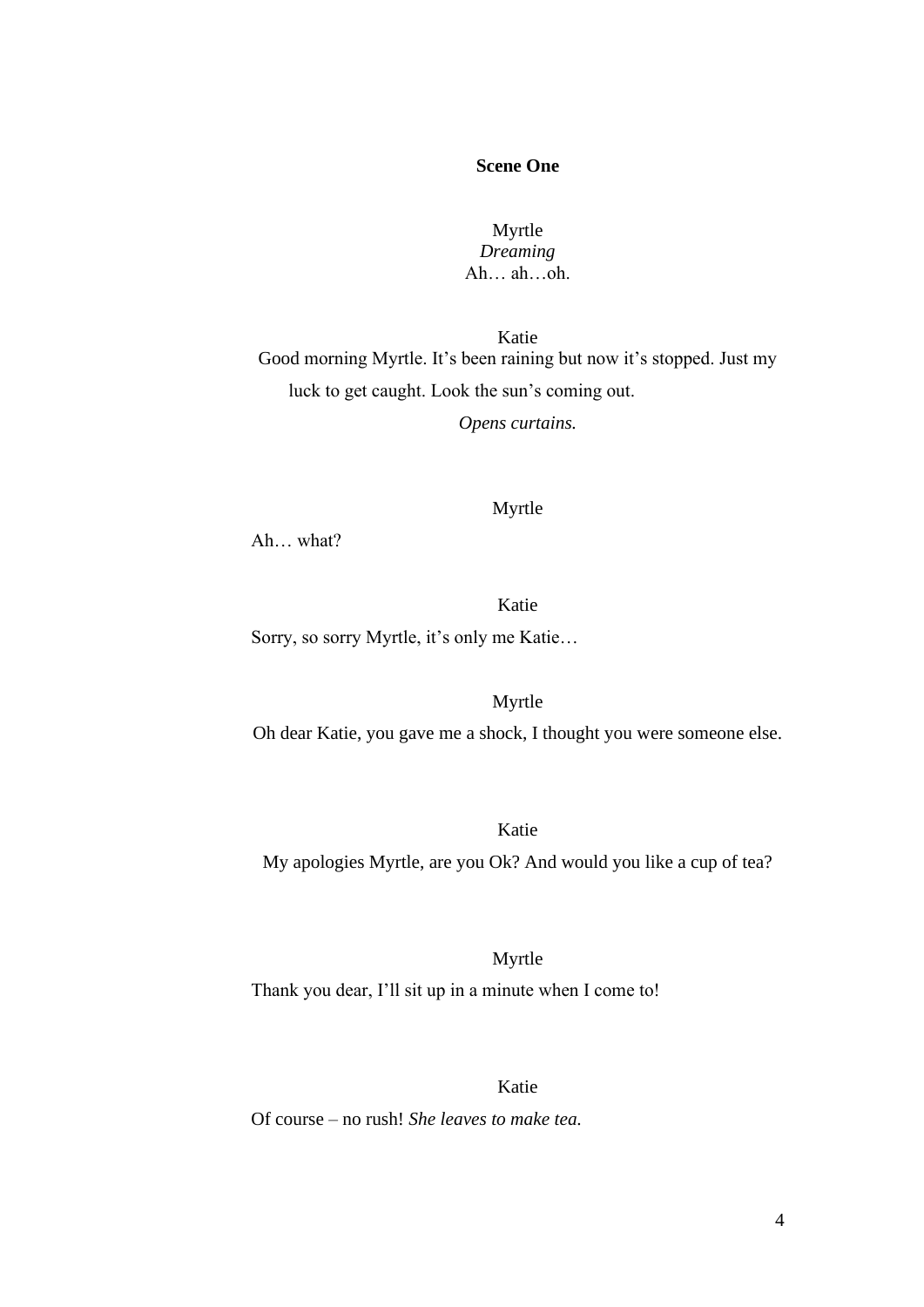# Myrtle

Another day's dawned – no, there's a surprise, and the sun is too bright for my tired old eyes. It's too early to think, too early to drink, too early for me to cheerfully rise. I was dreaming of you as we lay on the beach, now you've gone out of reach.

 Come on Myrtle, don't moan, you're alive and at home and Katie is making your tea. I'll sit up in a minute when I come to.

# Katie

#### *enters with the tea*

Just how you like it, not too much milk and only a bit of sugar…

#### Myrtle

I know it's silly, I should give it up but just a little sweetness is nice.

#### Katie

What do you fancy wearing today, Myrtle? There's still some warmth in the air – so how about the coral?

#### Myrtle

I can't think at the moment, dear. I'll get up in a minute when I come to…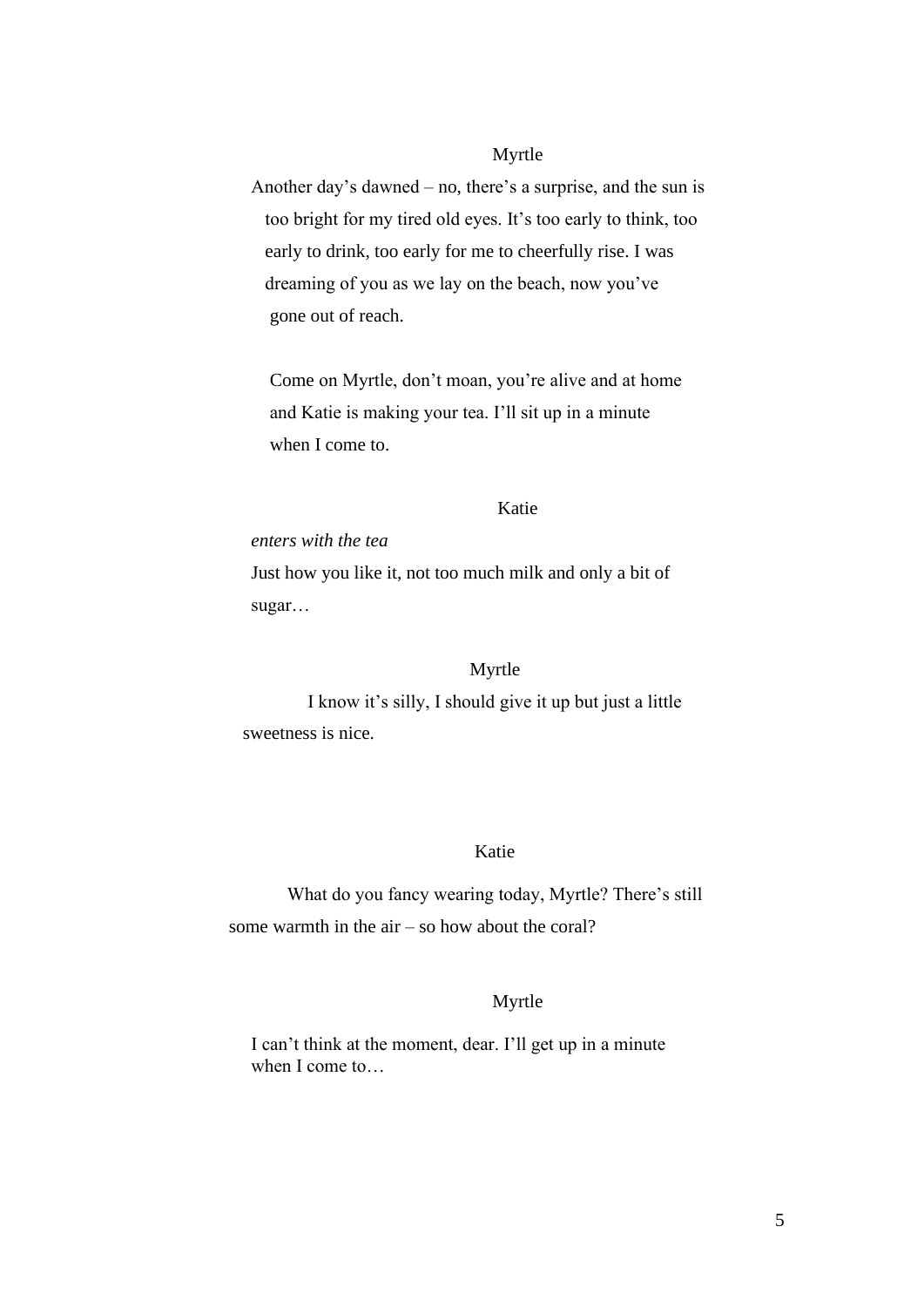Or the white top with the yellow flowers, nice and summery. You have so many lovely things. I like the blue striped, how about this one?

#### Myrtle

Whatever you say dear, you choose.

#### Katie

I'll put out the flowery one, and then run a shower, lovely shower…

# Myrtle

Oh god! Not another shower!

#### Katie

And then you'll be ready for breakfast!

# Myrtle

Her and her showers……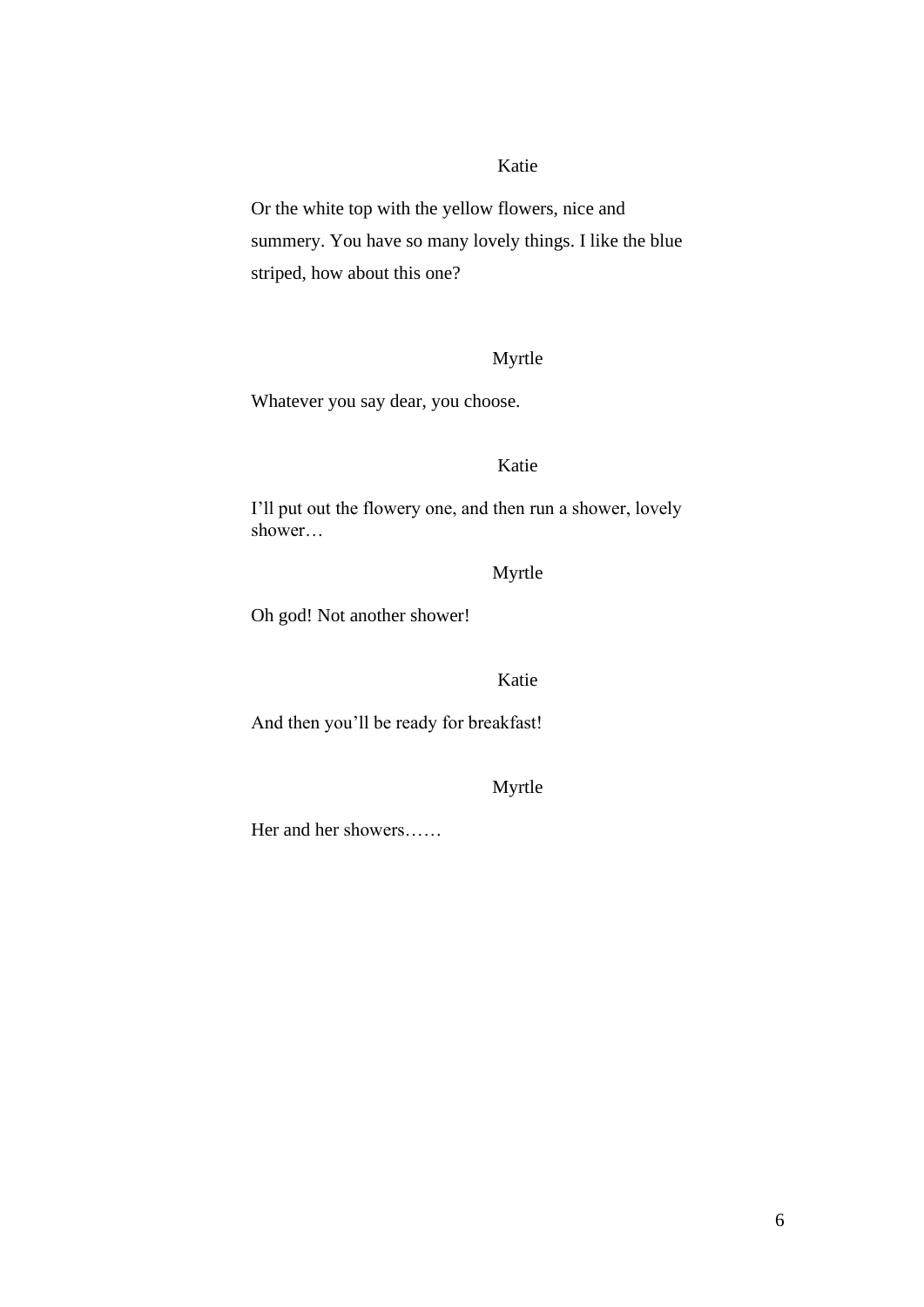# **Scene Two**

*Outside Joyce and Harry's house. Joyce, wearing nightclothes, is watering pot plants.*

Katie

How lovely they look, Joyce, you keep them very well.

Joyce

Well, they don't die before they have to!

Katie

It's chilly out here Joyce, shall we go in and get you dressed?

# Joyce

You have to water from the bottom, so they all get a good soak…

Katie

Yes dear I know…

Joyce

They have to be watered well in their roots you see.

### Katie

Yes that's very interesting, but it's cold...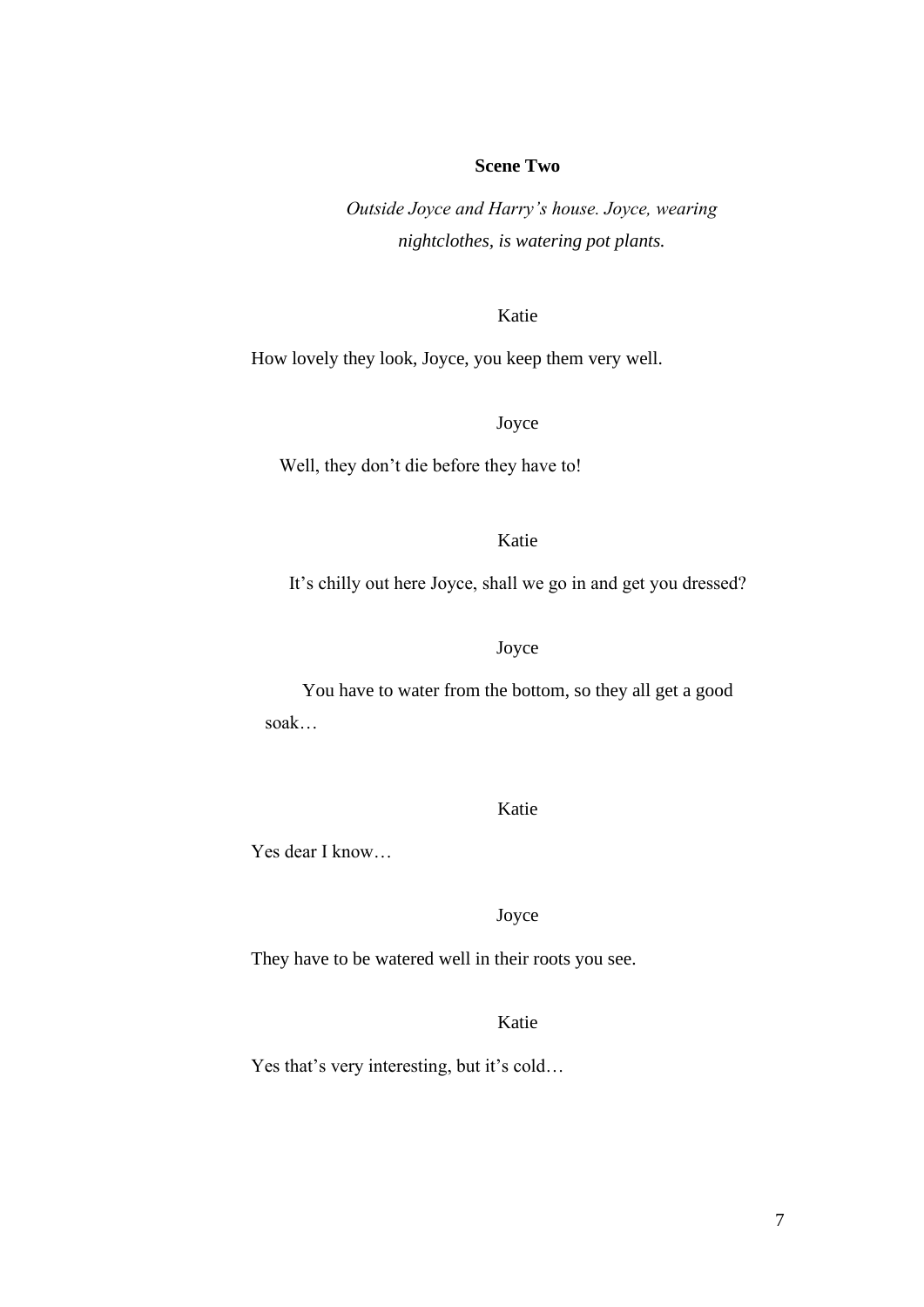#### Joyce

You're not listening, as I said to the manager at Tesco's you should be telling people to water plants from the bottom…

Katie

Yes dear, but it's time to get dressed.

# Joyce

You're not my boss, I used to run a department you know…

#### Katie

Yes I know, but it's cold!

#### Joyce

Go and bully Harry, he's waiting for you, no one listens to me, I ran a department at the hosiery factory. I ran a department at the hosiery factory…

#### Katie

I'll find something to keep you warm. S*he goes in the house and returns with a blanket which she attempts to put around Joyce's shoulders.*

#### Joyce

I'm not a parcel to be wrapped up – go away! I'm telling you I'm not a parcel to be wrapped up!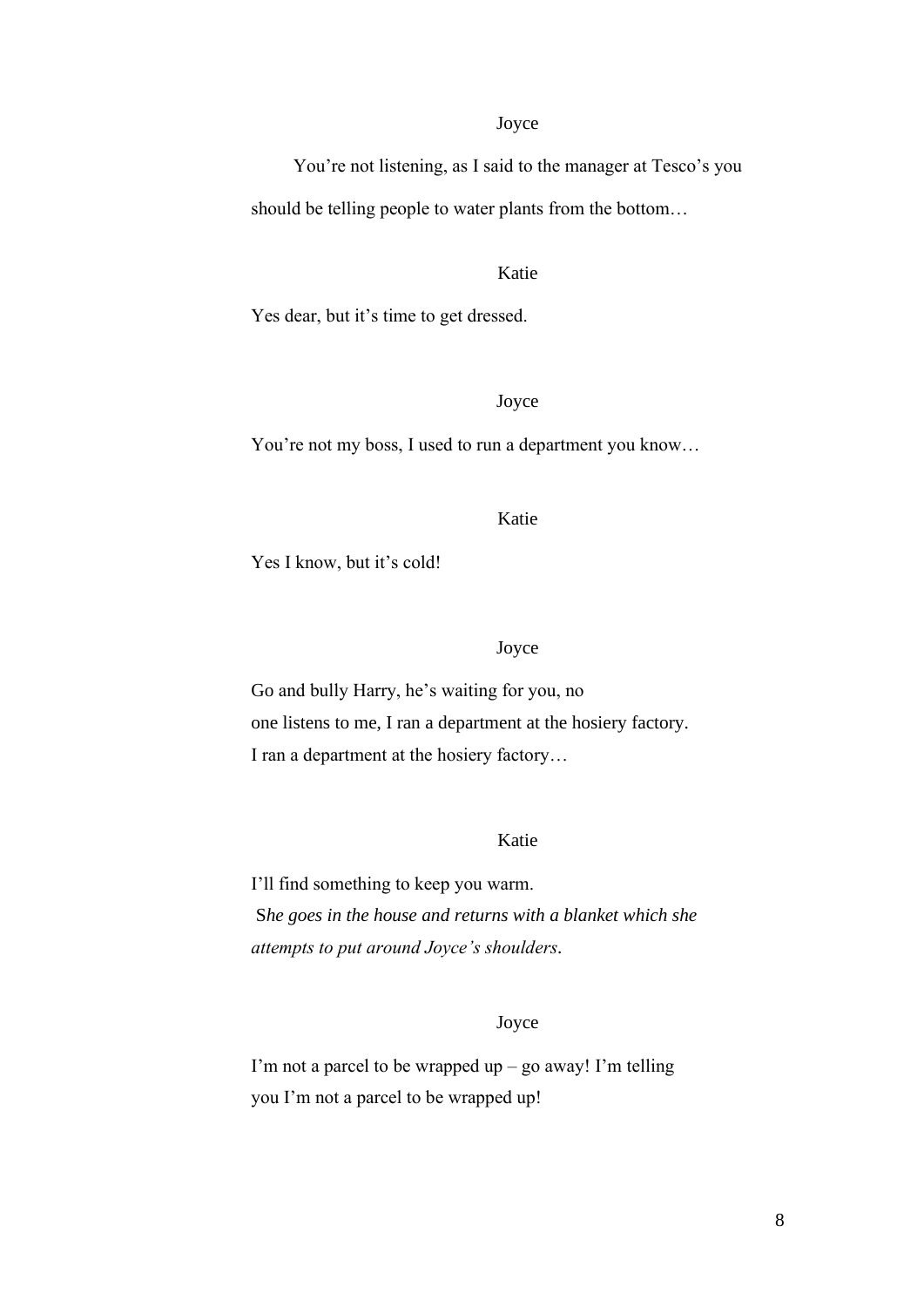Well Joyce, how about I make some nice hot tea? I'll put the kettle on. The blanket's here if you feel cold.

*Katie puts the blanket on a seat and goes indoors to find Harry.*

*Harry is also in his nightclothes and is looking out of the window through binoculars.*

#### Katie

Good morning, Harry – how are you? Would you like a cup of tea?

**Harry** In a mo. I'm busy looking…

### Katie

Ok I'll put the kettle on, what are you looking at?

#### Harry

The birds, they're all lined up on the wire, they're looking this way. We're all boys together, sometimes I think they're watching me,

#### Harry

"What's he doing, what's he doing now – sitting on an egg?" Me and the birds – just waiting…

*Katie brings in tea and toast.*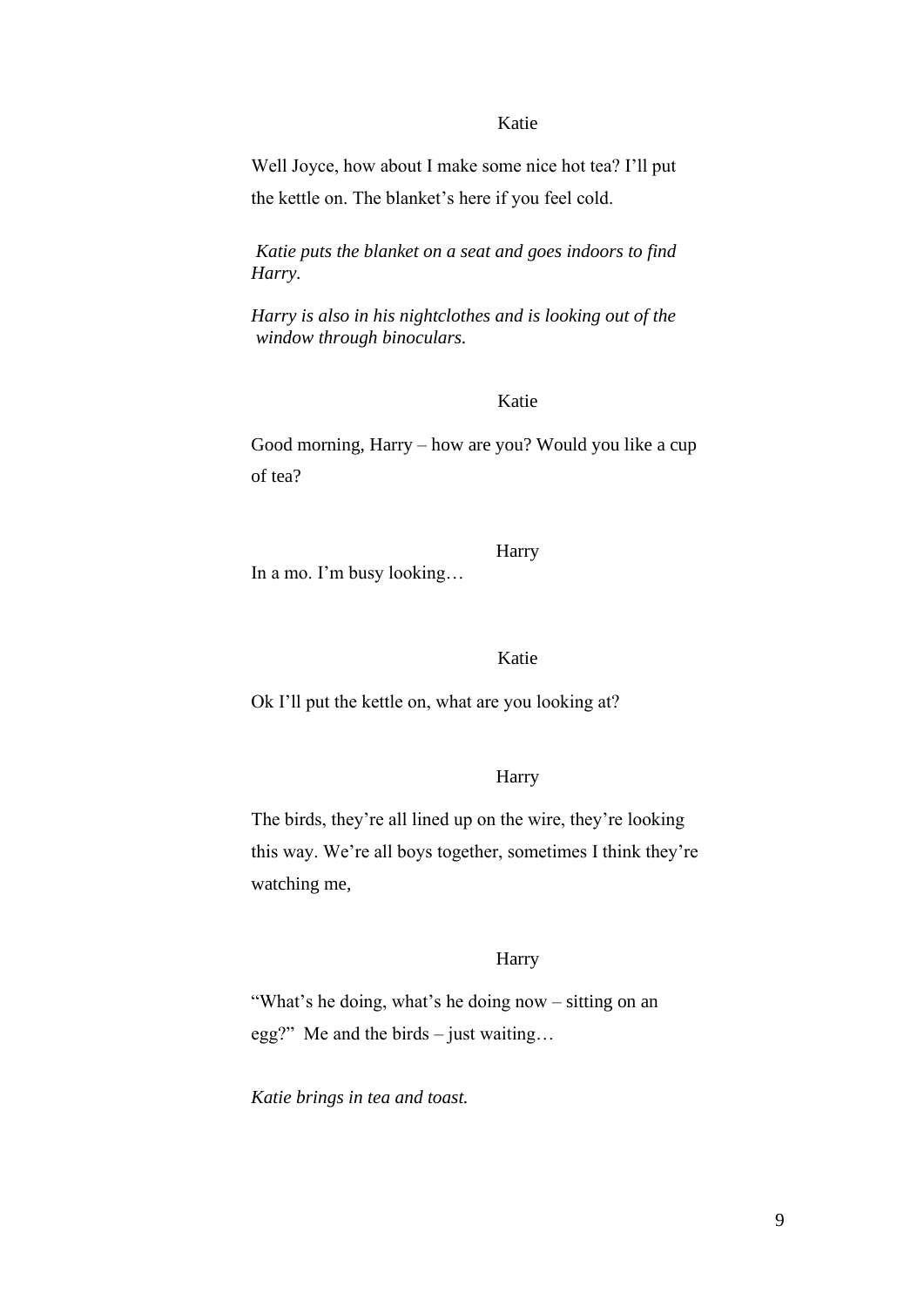Harry I've made some toast, would you like some?

Yes please, I'm hungry.

Harry

Katie

I don't think either of you have had breakfast, have you?

Joyce! Tea and toast!

#### Harry

*Looking out of the window through his binoculars* I can't see Joyce, she's disappeared. The toast smells good, With plenty of butter please.

# Katie

Are you sure – wouldn't spread be better for you?

#### Harry

Huh! Joyce's cholesterol spread, no thanks! Don't eat this it's not good for your weight - don't eat that it's not good for your heart…

# Katie

Joyce where are you? I hope she hasn't wandered off…

# Harry

I'm a working man…was… look how thin my arms are now I can hardly lift these… *his binoculars*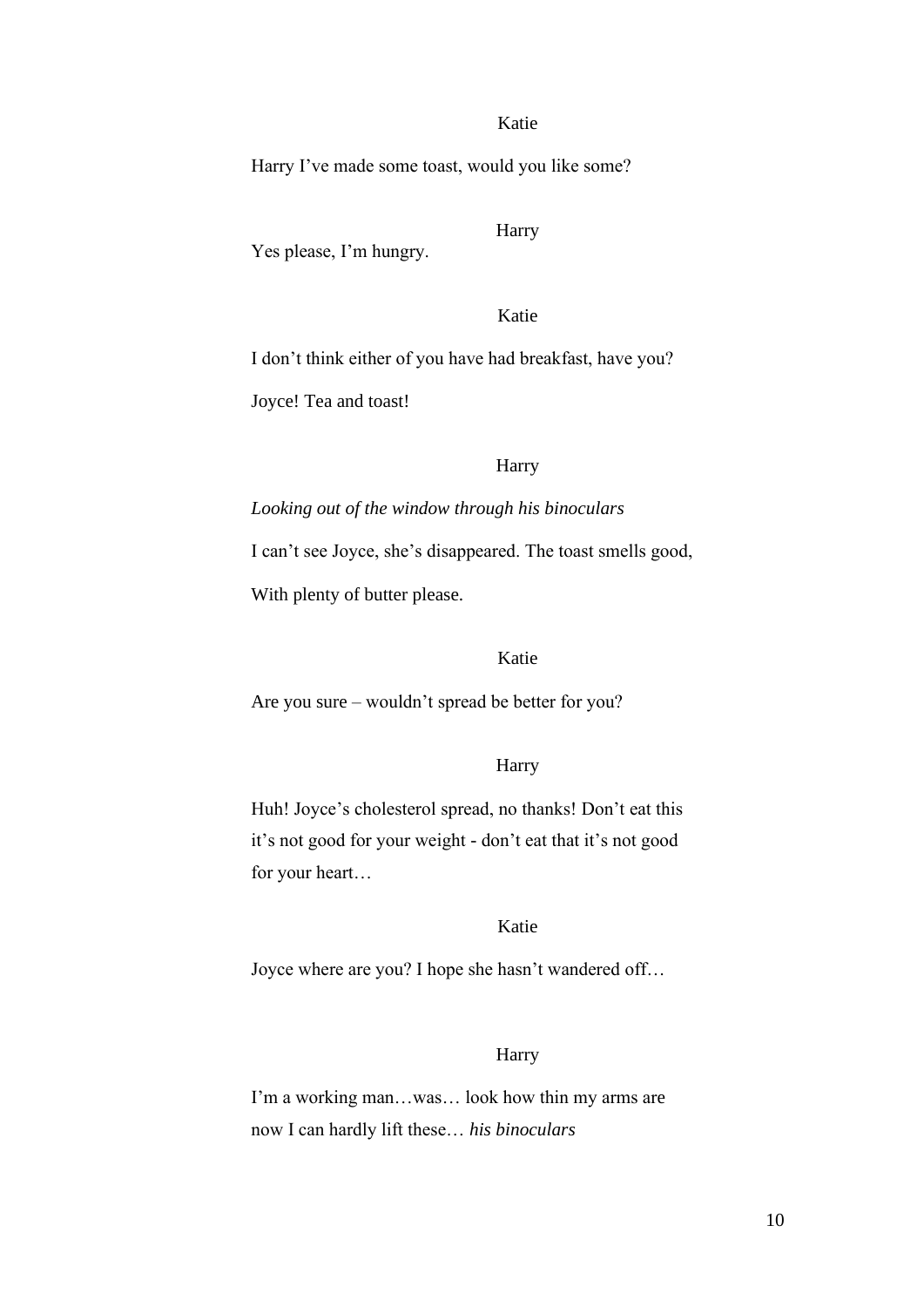Joyce!

# Katie

### Harry

### *Looking through binoculars*

Oh me, oh my look! There's a great tit – oh no it's Joyce!

Katie

Stop that Harry it's so rude!

*Joyce enters holding a flower*

#### Joyce

Look, look! Have you looked at this flower? No, I mean really looked at it?

#### Harry

I'll eat all of it if you don't hurry up – spread or butter, I don't mind…

#### Joyce

Shut up, you old fool, no one's talking to you!

# Katie

Let's all sit down and eat our tea and toast and maybe then

we can think about getting dressed.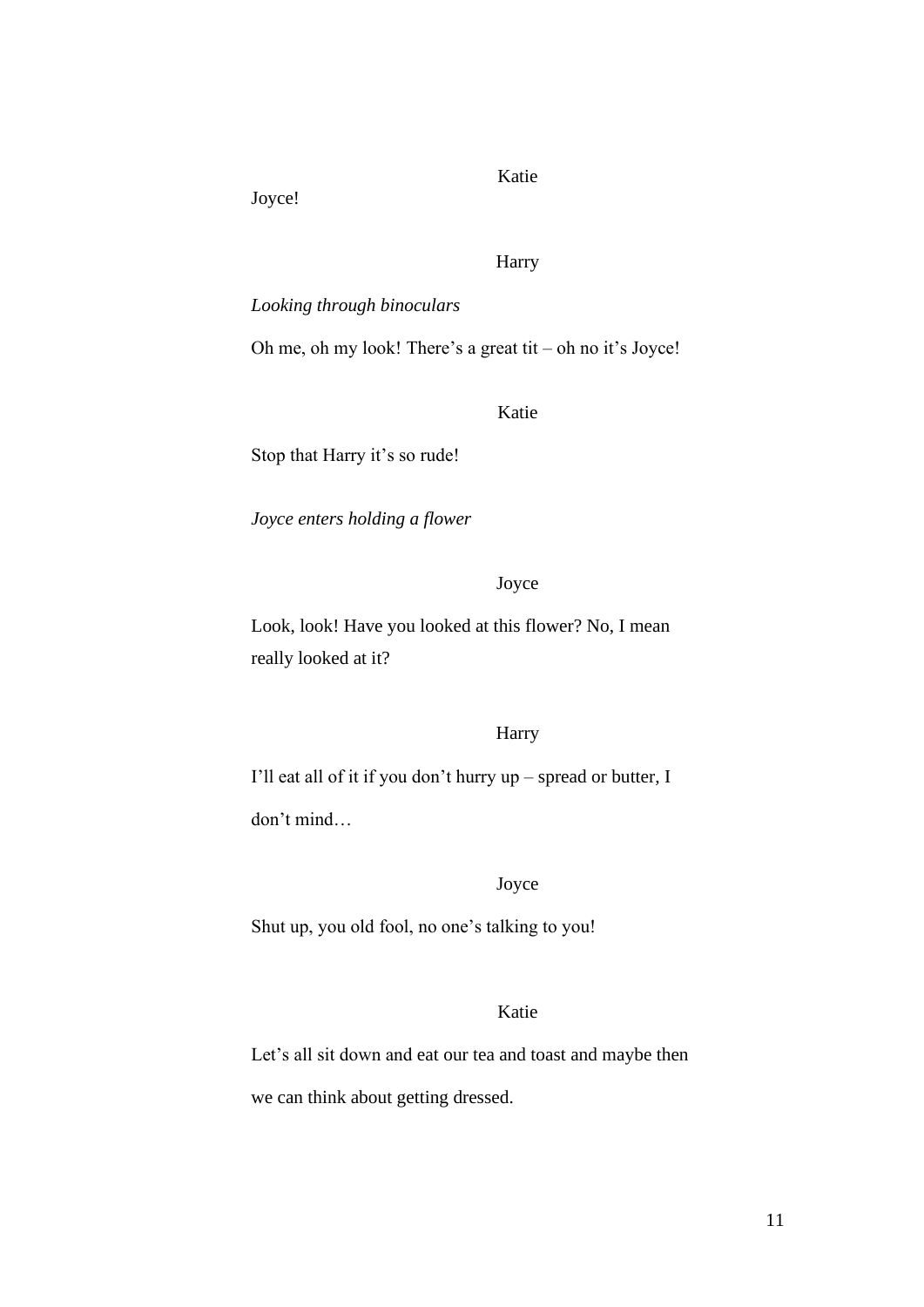# Joyce

Oh, you're getting dressed too are you Katie, or maybe undressed? Harry would like that!

Harry

Bugger off!

Harry and Joyce

Ha ha ha ha ha ha ha ha ha ha ha ha ha ha!

Chorus

Ba ba ba ba ba ba ba ba ba ba ba ba ba ba!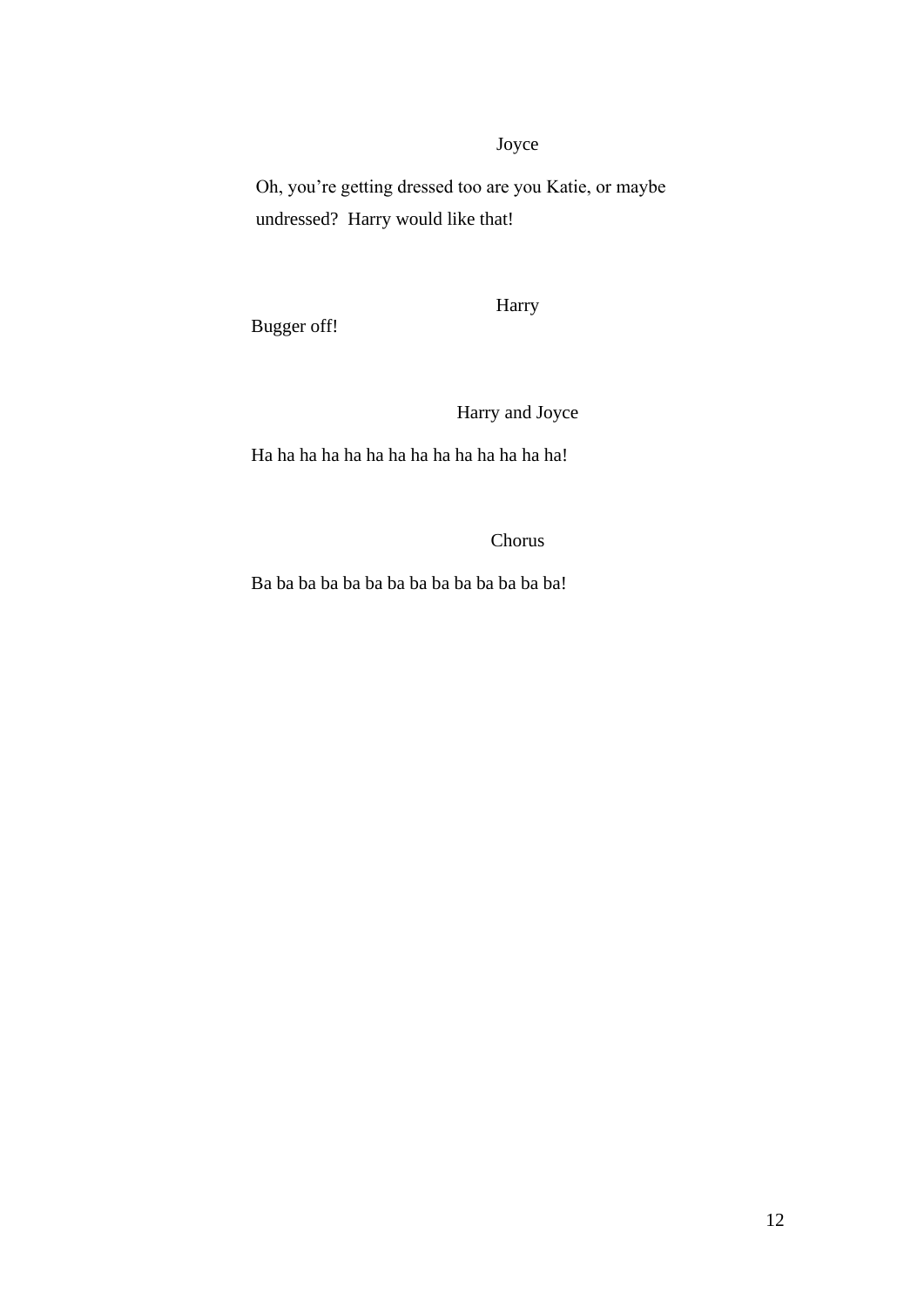#### **Scene Three**

*Katie is rubbing cream on Myrtle's legs.*

#### Myrtle

Touch, touch, touch, Touch, touch, touch. Someone is touching my skin, Such a sure hand on my leg from ankle to shin. A kindness which travels along the veined line, So all the aches from a fall, the bruises and scars Feel divine! Touch, touch, touch, touch, Someone is touching my skin!

You are gentle dear lady

Myrtle

Katie

Oh, it's because I have a little girl, but thank you.

#### Myrtle

She's coming to see me.

# Katie

Oh, that's nice, who is that then?

#### Myrtle

My little girl, when will she be here?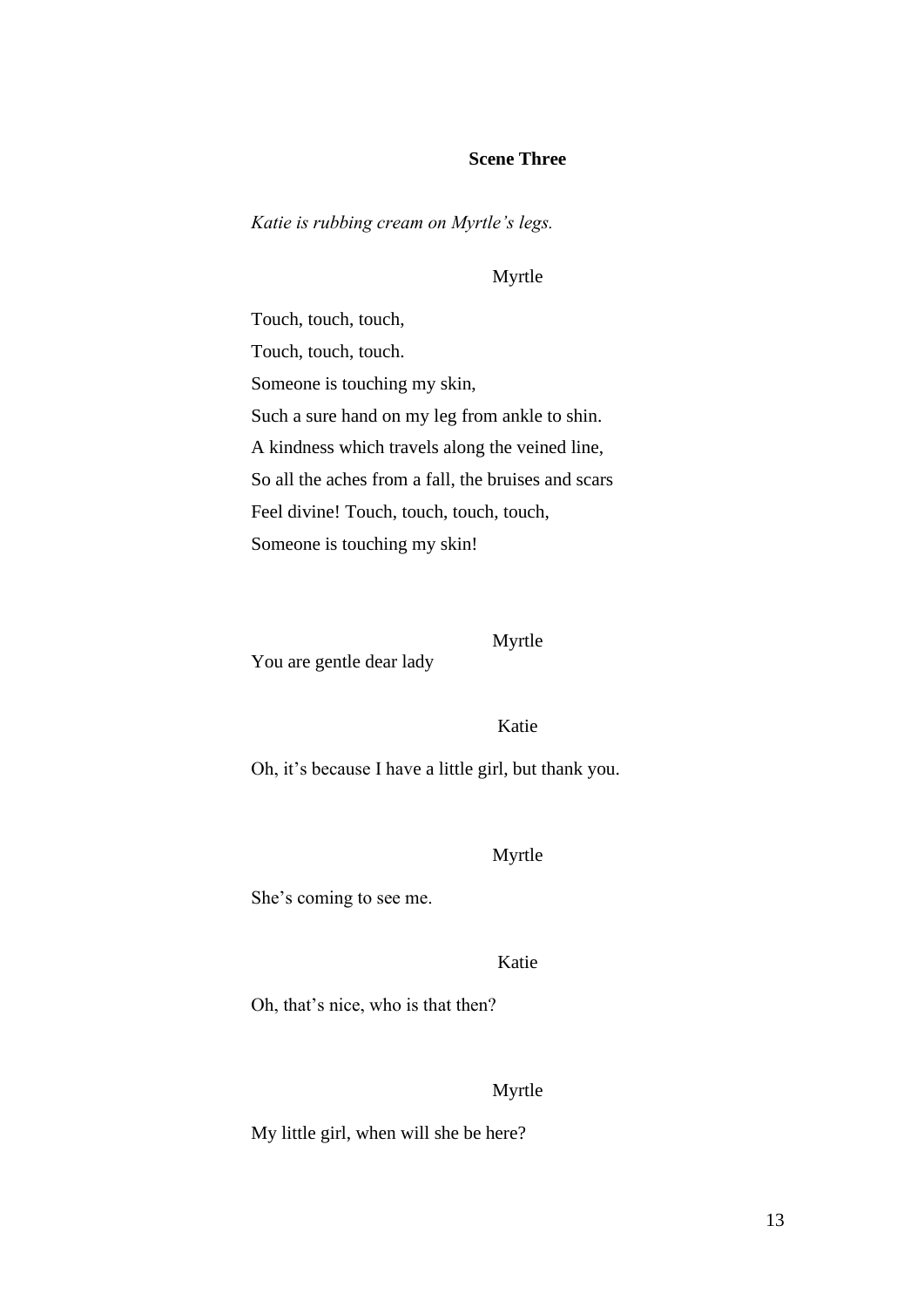I don't know perhaps…

Myrtle

Katie

We left her with a nanny, and then she went away to school.

Katie

Oh, I see, I didn't know that…

# Myrtle

My little girl, so grown up now.

# Katie

How often does she come to visit?

My little Vivian…

Myrtle

Katie

How often does she visit?

Myrtle

Grown up now, so clever…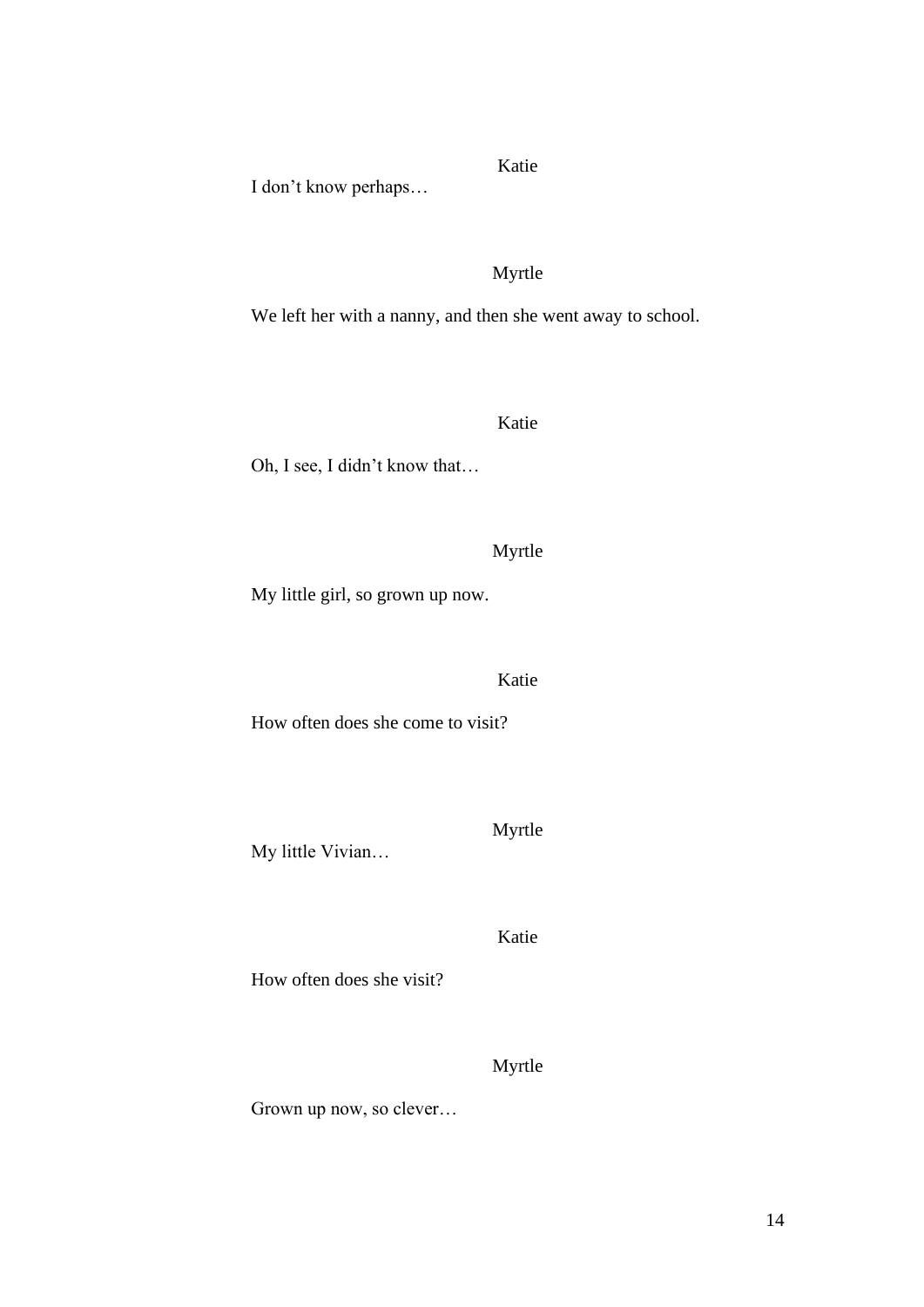Will she come soon?

# Myrtle

I don't know, you don't know – maybe Vivian knows!

I'm sure Vivian knows.

# Myrtle

Katie

So clever my big daughter…

Katie

I'm sure she'll come soon ..

Myrtle

Katie

She's a stranger to me!

*Riffling through her notes.*

It seems that she's coming to see you Myrtle – it's never too late to get to know someone…

Are you my daughter?

Myrtle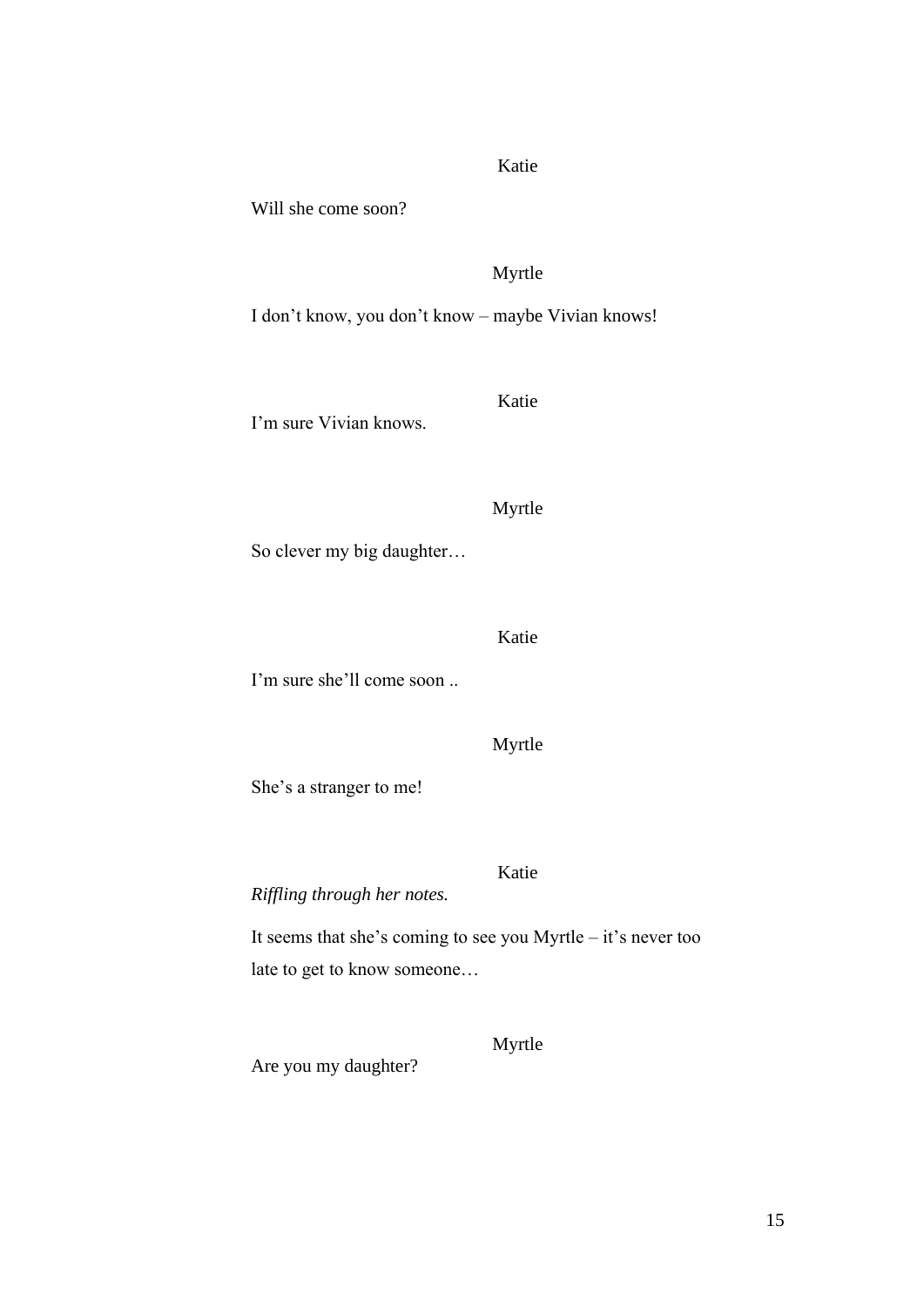No, I'm Katie.

Myrtle

When is…?

I'm looking after you.

Myrtle

Katie

When is she coming? I don't know, you don't know, someone should know.

Katie

It says here she'll visit a week on Tuesday.

# Myrtle

What?

Katie

It says that she's coming to visit a week from this Tuesday.

#### Myrtle

That's nice for you!

# Katie

Oh, Myrtle I mean your daughter, I mean… *She begins to bandage Myrtle's legs*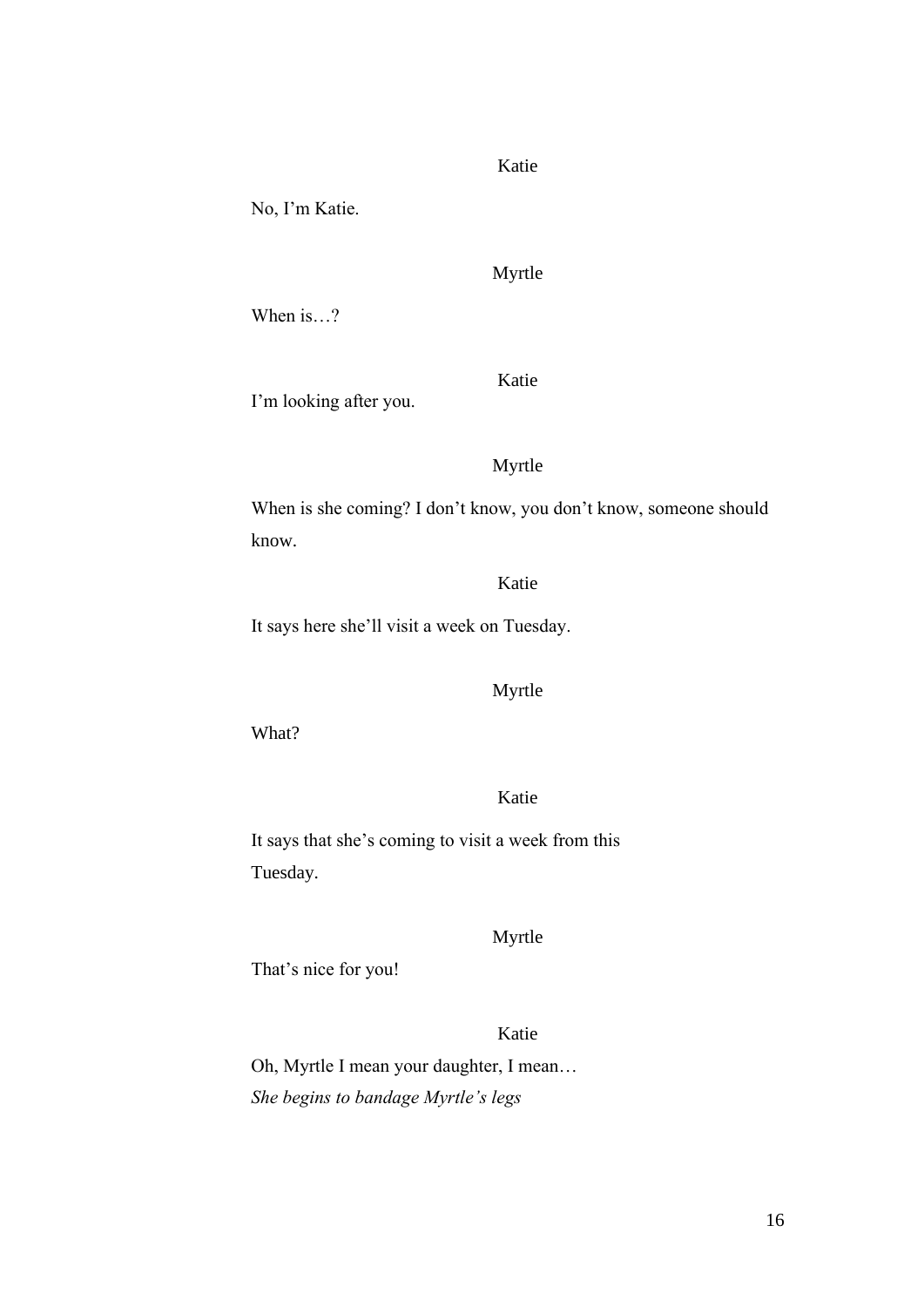# Myrtle

Round and round and round and round and round my legs she goes…

# Katie

Round and round the garden…

# Myrtle

Round and round and round my legs she goes…

#### Katie

…one step, two step…

#### Myrtle

I can't move…

Katie

There we go, there we go…

#### Myrtle

Tight, tight, someone is holding me tight…

# Katie

…nice and firm – that should stay on without falling down this time.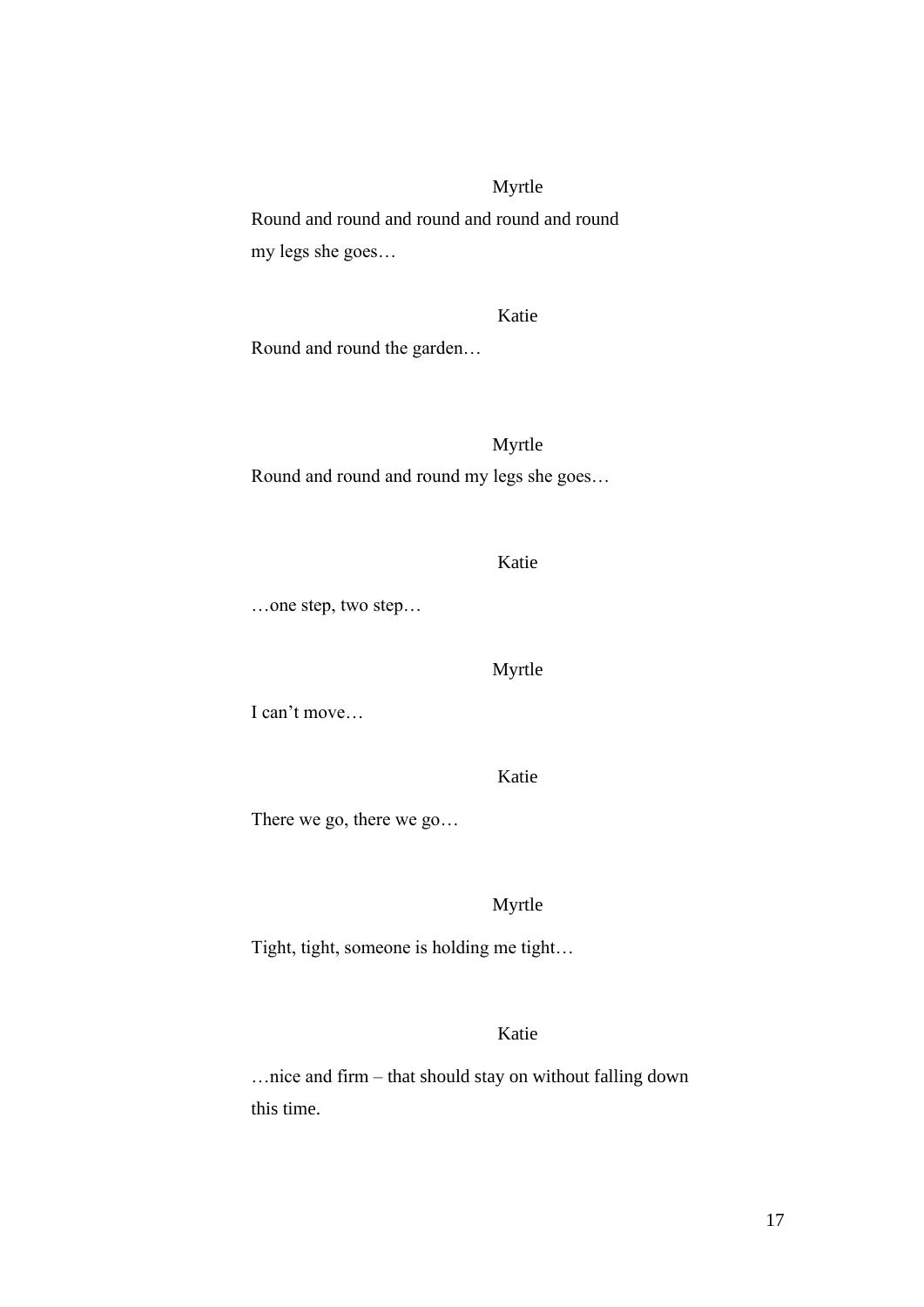#### Myrtle

Oh, oh squeezing me so – hot little fingers!

#### Katie

There we go, all done now.

#### Myrtle

Don't go don't go, please not away…

Katie

All done now.

#### Myrtle

Don't go, don't go, I have to say, my dearest love… Goodnight!

#### Katie

*Katie is alone filling in her list. The chorus join her..*

Gave out the meds and made the beds – tick Prepared a sandwich for lunch and left on the tray – tick Helped the client to wash and dress Likes sandwiches of egg and cress – tick Bottom still sore and cream applied – tick She wet herself and sat and cried… Don't worry dear there's only me here – tick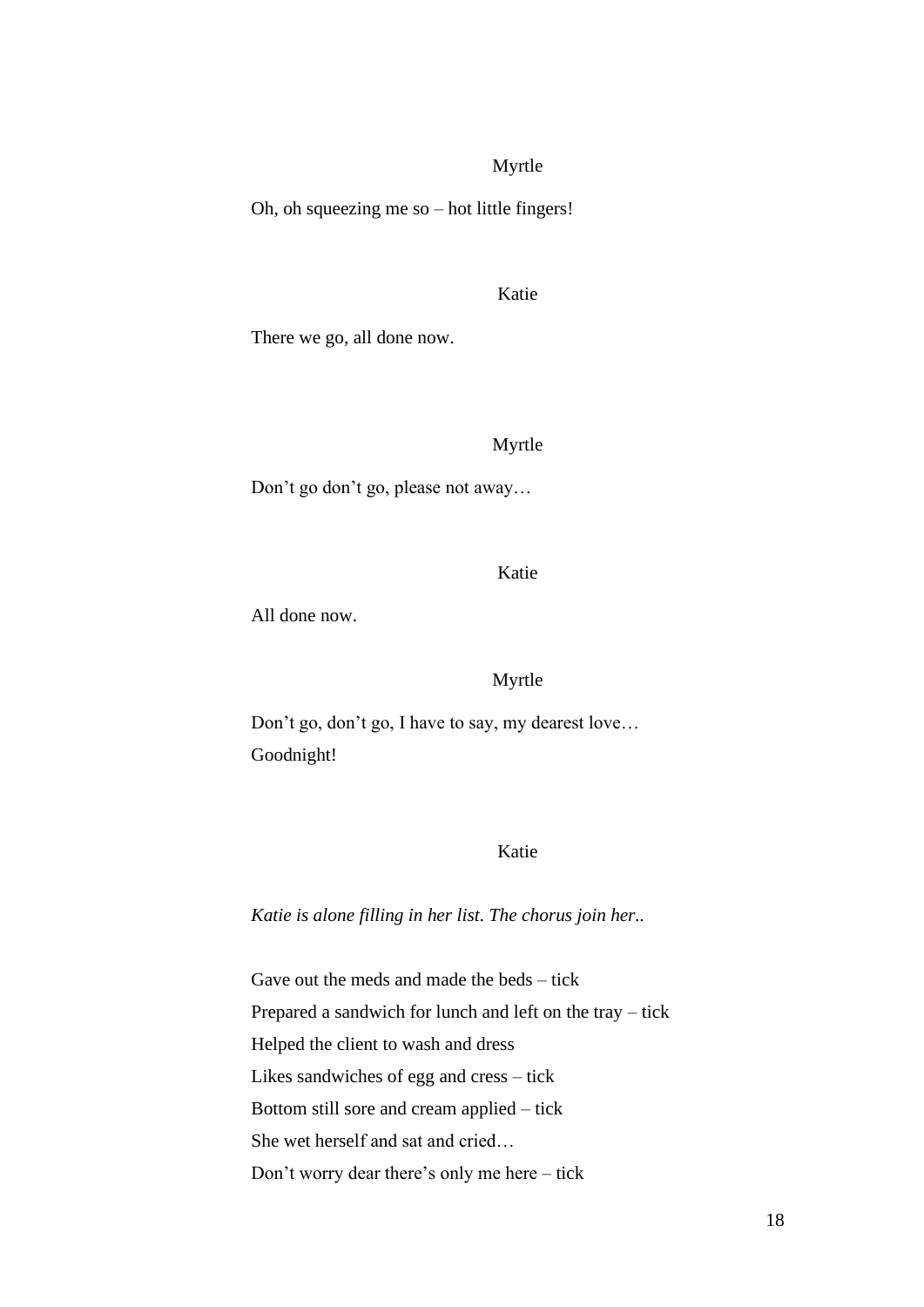Knickers changed, pad changed, fresh towel And pads for later – tick Washed the pots and wiped the tops – tick Toilet cleaned, basin cleaned, bins cleaned Lifeline on, TV on Door locked Left  $10.15$  – tick tock!

# **Scene Four**

*Harry on his own – outside the house. Inside Joyce is watching Motor racing on TV.*

#### Harry

Here's a riddle. What can't I hold in my hands and yet lies heavy on them? Time! Look at the marks it has left – all that work and now nothing. I used to have a hand full of callouses like a rhino she said "Don't touch me you old rhino!" I'd never get my nails clean, no matter how hard I scrubbed they were always blue around the edge. She washed my back where I couldn't reach.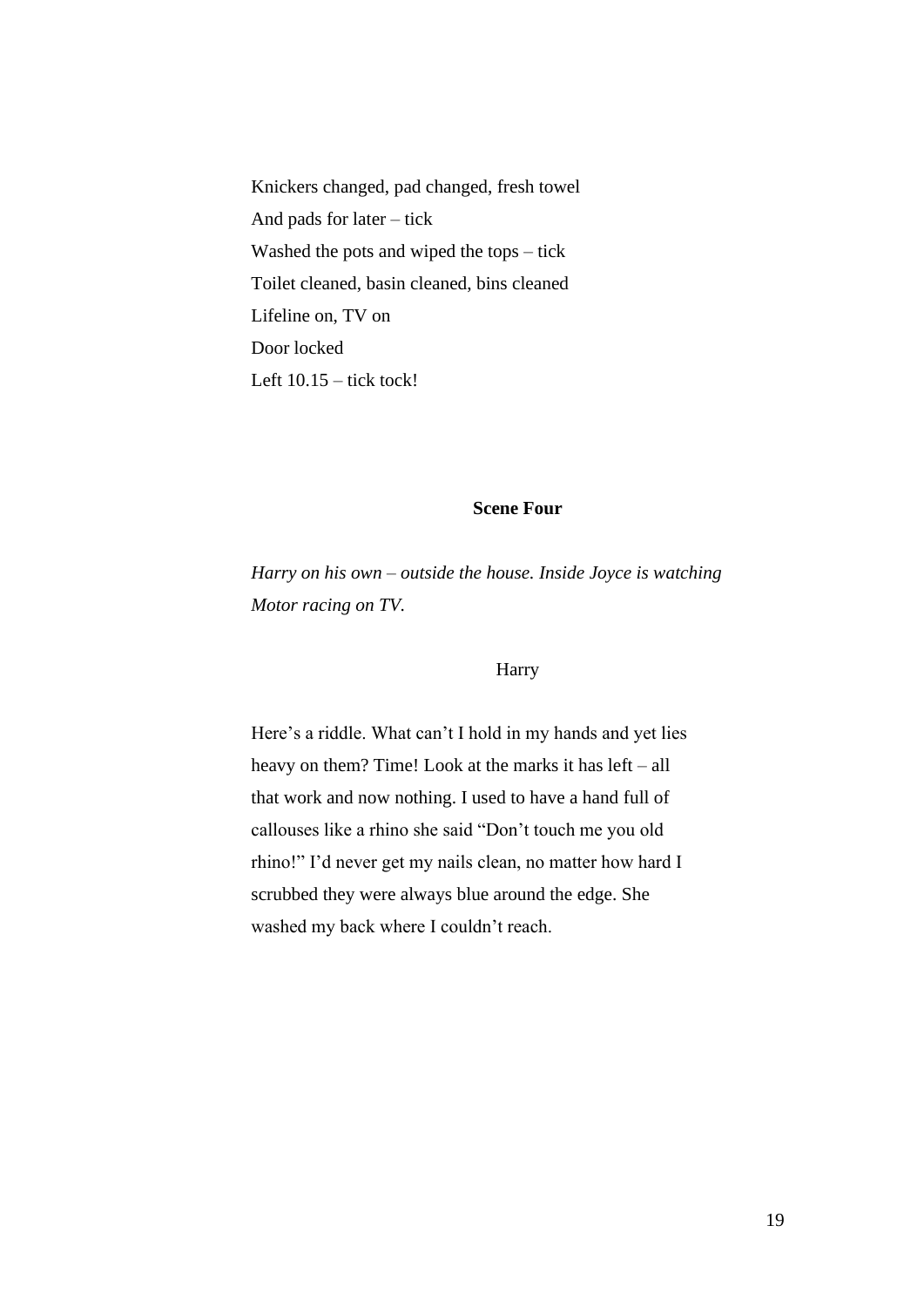# **Scene Five**

*Eileen (a puppet) is being given a blanket bath by Katie. Eileen can't speak; she sings hymns*

Eileen

Ah ah ah!

Katie

Ah ah ah!

Eileen

Ah!

Katie

Eileen, now I'm going wash you all over – is that Ok with you?

Eileen

Ah!

Katie

The water is so nice and warm.

Eileen

Ah, ah!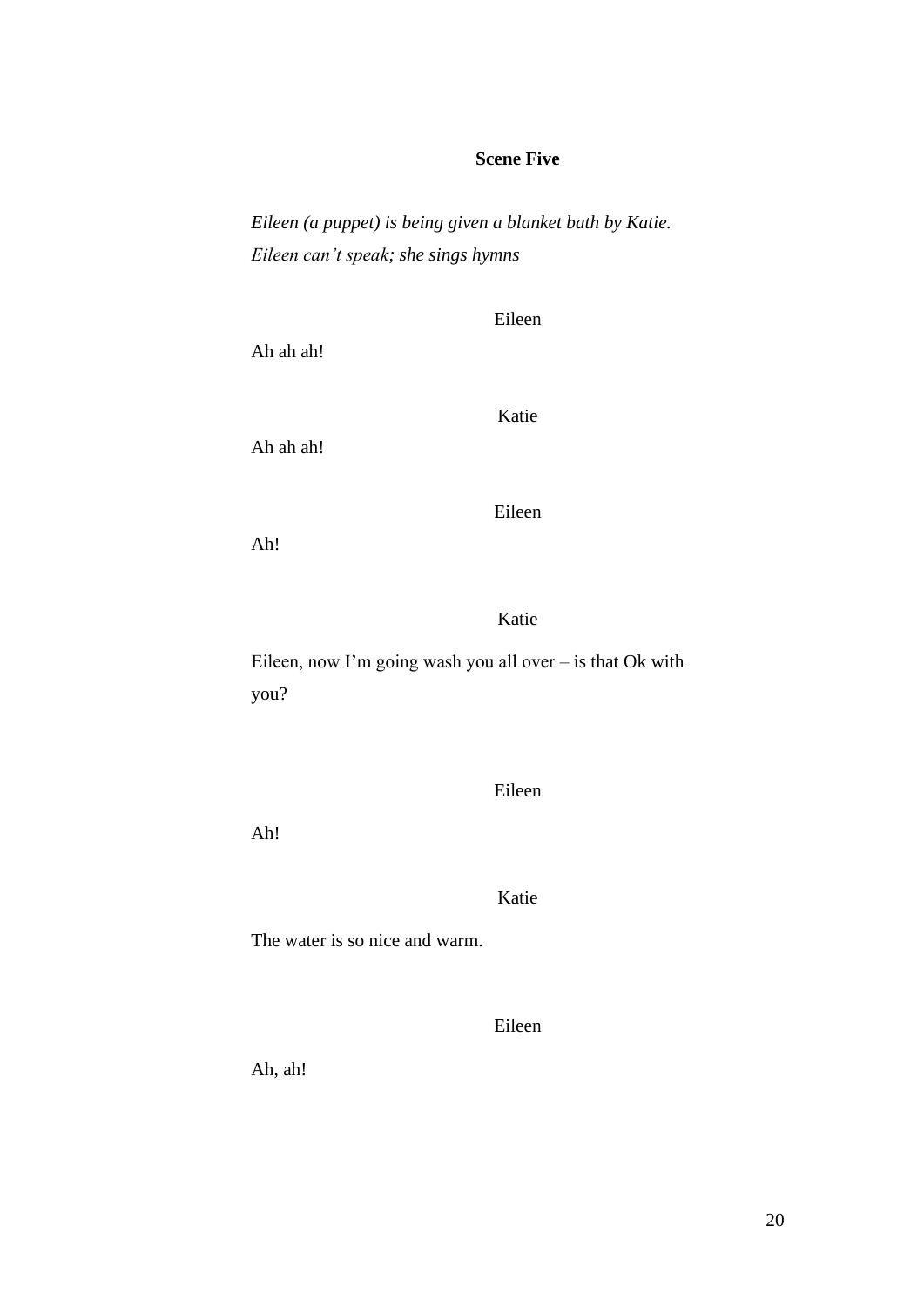*She is washing one arm then another*

Remember how much you liked it last time?

Ah, ah!

Eileen

Katie

That's it, now the other.

Eileen

*Singing a hymn*

Lead kindly light, amid the encircling gloom…

Katie

That's lovely, we'll soon have you ready.

#### Eileen

…lead thou me on, the night is dark and I am far from home…

# Katie

May I just wash your face, is that Ok?

So please close your lips.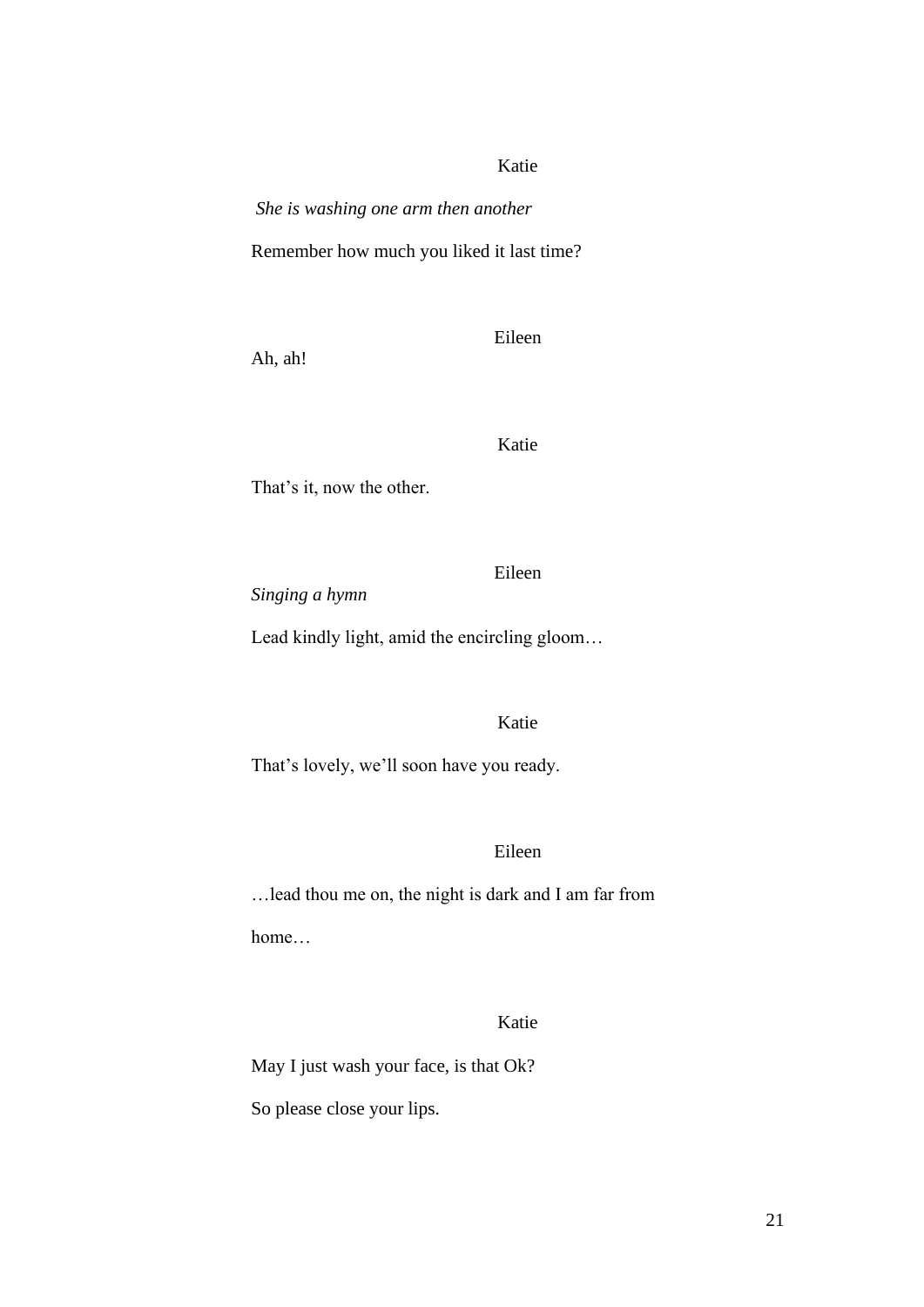…lead thou me on…

Eileen

#### Katie

That's it, Eileen, we'll soon have you nice and clean.

Eileen

…keep thou my feet…ah ah!

# Katie

That's it, Eileen, I remember my dad washing my face, round and round he went with the flannel, till I was dizzy. "Remember to keep your eyes closed," he said. You too Eileen, we don't want soap in your eyes.

Eileen

Ah, ah!

# Katie

He did his best, bless him. Now for your legs. Oh you've got a great pair – did you go dancing Eileen?

Eileen

Ah ah!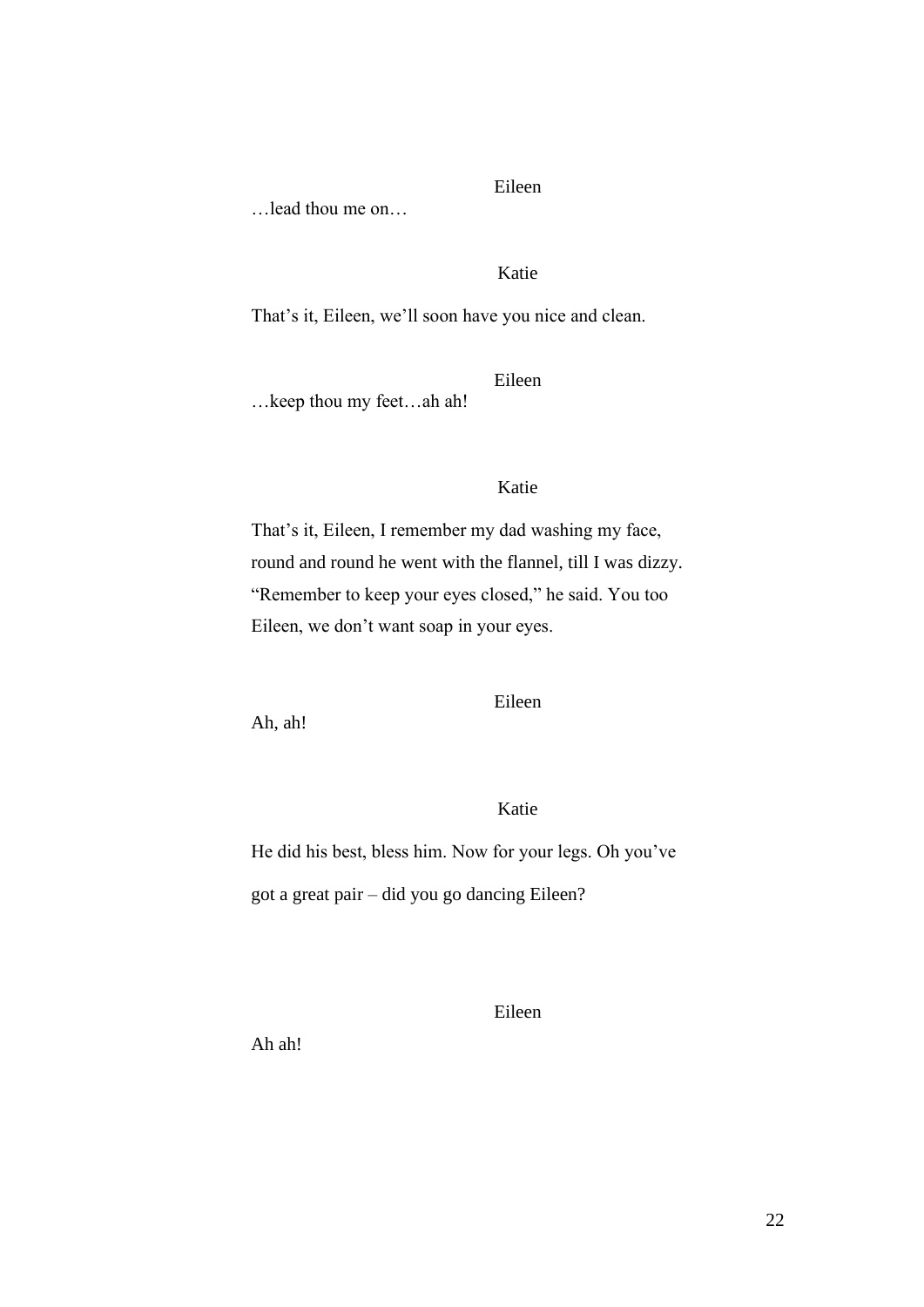The right leg out, the right leg in. In, out, oh the hokey cokey! Do you remember Eileen? I'd like to go dancing me. Get all dressed up in glitter and glam, get my hair done, maybe my nails… Hitch up now while I go down below. *Katie removes an incontinence pad, washes Eileen's bottom, changes the pad.* 

#### Eileen

Lead kindly light amid the encircling gloom, lead thou me on. The night is dark and I am far from home…

Katie

That's the ticket, now you're ready to begin your day.

*Katie picks up her work log and fills it in, as Eileen continues to sing*

#### Katie

I was fifteen minutes late – tick Because I had to wait to see my boss Who was cross about my time keeping – tick Eileen is fine, just sings all the time, she's so happy But what about me? What about me?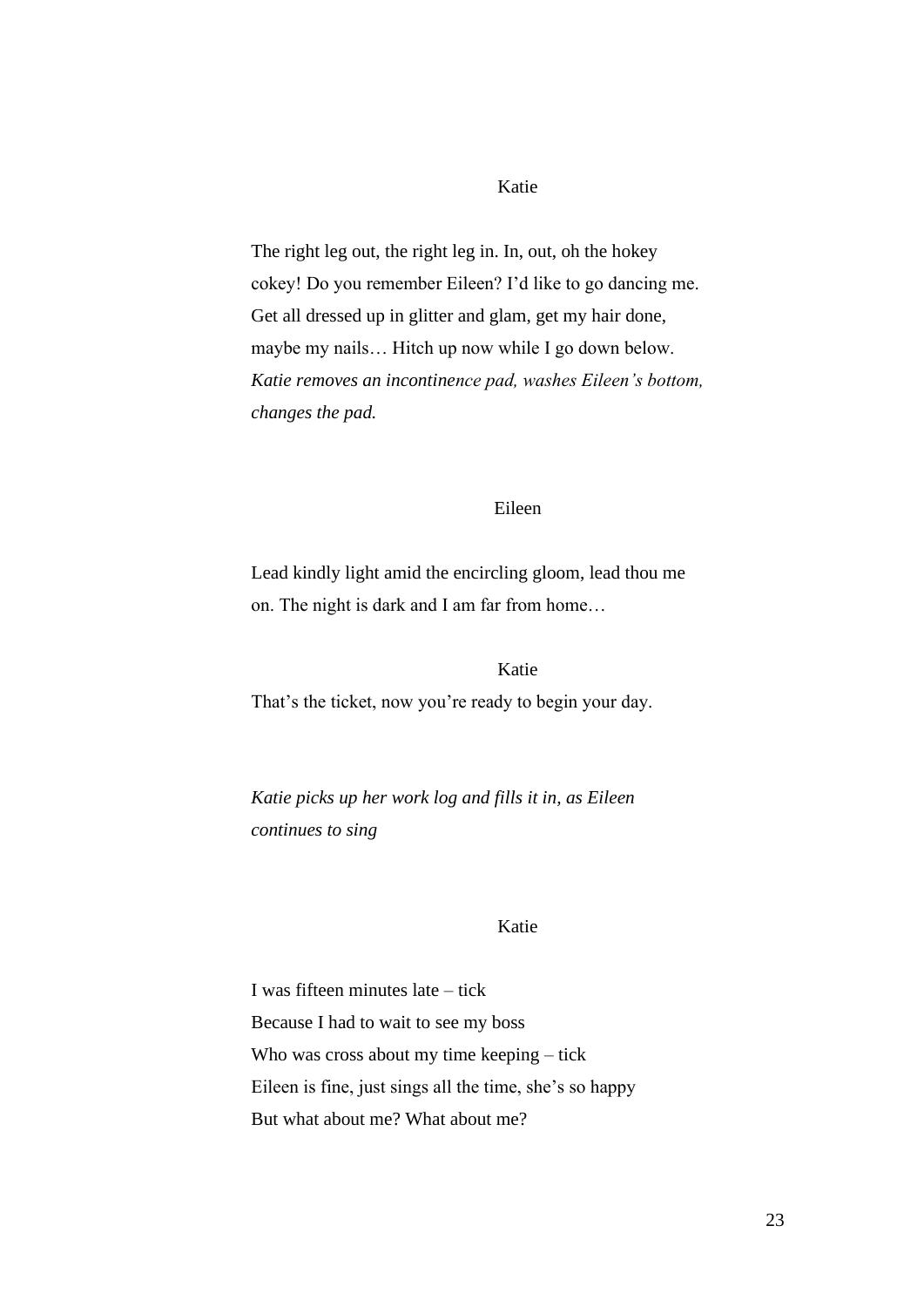Gave client a bath, tried to make her laugh Telling her about my own life…

*Eileen stops singing, her life slips away. Katie doesn't notice and continues filling in her log.*

#### Katie

Changed her pad – tick Yes – tick, tick yep, tick, ahmm tick, tick, tick, tick…

*Silence, after a few seconds, Katie drops her notes, rushes To Eileen and checks her vital signs. Realising she is dead, she takes her in her arms and sings…*

Lead kindly light amid the encircling gloom, lead thou me on. The night is dark and I am far from home, lead thou me on.

*She picks up her phone and calls emergency services and her office. She mouths the words which cannot be heard.*

*Eileen, now a distant voice, sings.*

#### Eileen

Keep thou my feet, I do not ask to see…

*She is joined by the chorus*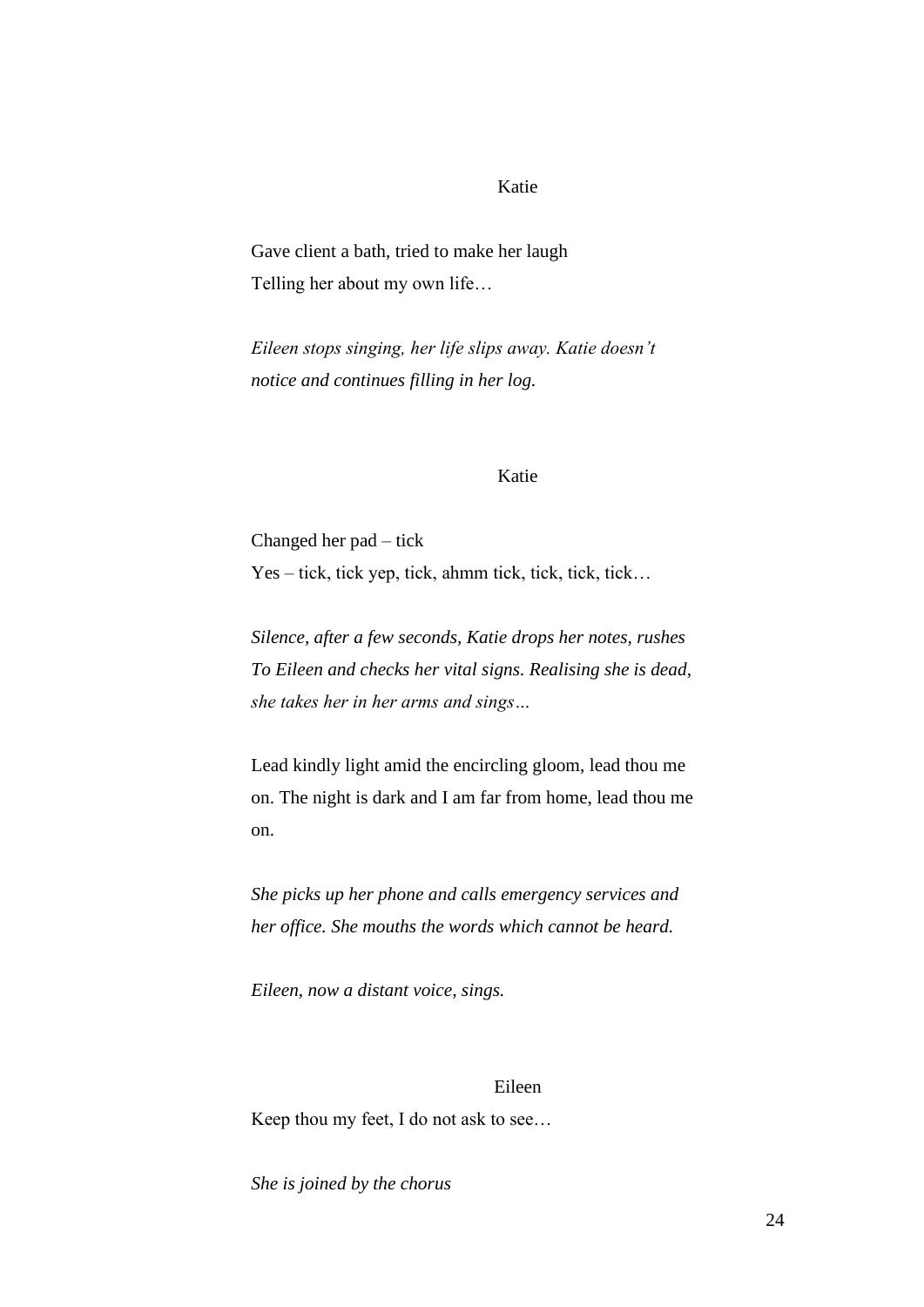#### Chorus

Lead kindly light, amid the encircling gloom…

#### Eileen

The distant scene, one step enough for me…

Chorus

Ah…ah… *Eileen rises to heaven!*

#### **Scene Six**

*Katie is travelling to her next appointment with Joyce and Harry. The chorus (her conscience) follows*.

#### Chorus

Me me me me me me me me me me me me me me me me me me me bad me bad me bad me bad me bad me bad me bad me bad me bad my bad my bad my bad my bad my bad my bad my bad my bad bad bad bad bad. I did a bad thing, did a bad thing a bad thing a bad thing bad bad bad bad bad bad bad bad bad bad I did a bad thing did a bad thing bad thing I did a bad thing did a bad thing bad bad bad bad bad bad bad bad bad bad bad bad bad bad bad bad bad bad bad bad a bad thing bad thing bad thing bad thing bad thing bad thing bad thing…

*Katie arrives at Joyce and Harry's house. She greets Harry who is sitting outside. She knocks on the door a few times, then enters, as she does so there is a very loud sound of motor racing from the TV. Katie has to shout to be heard.*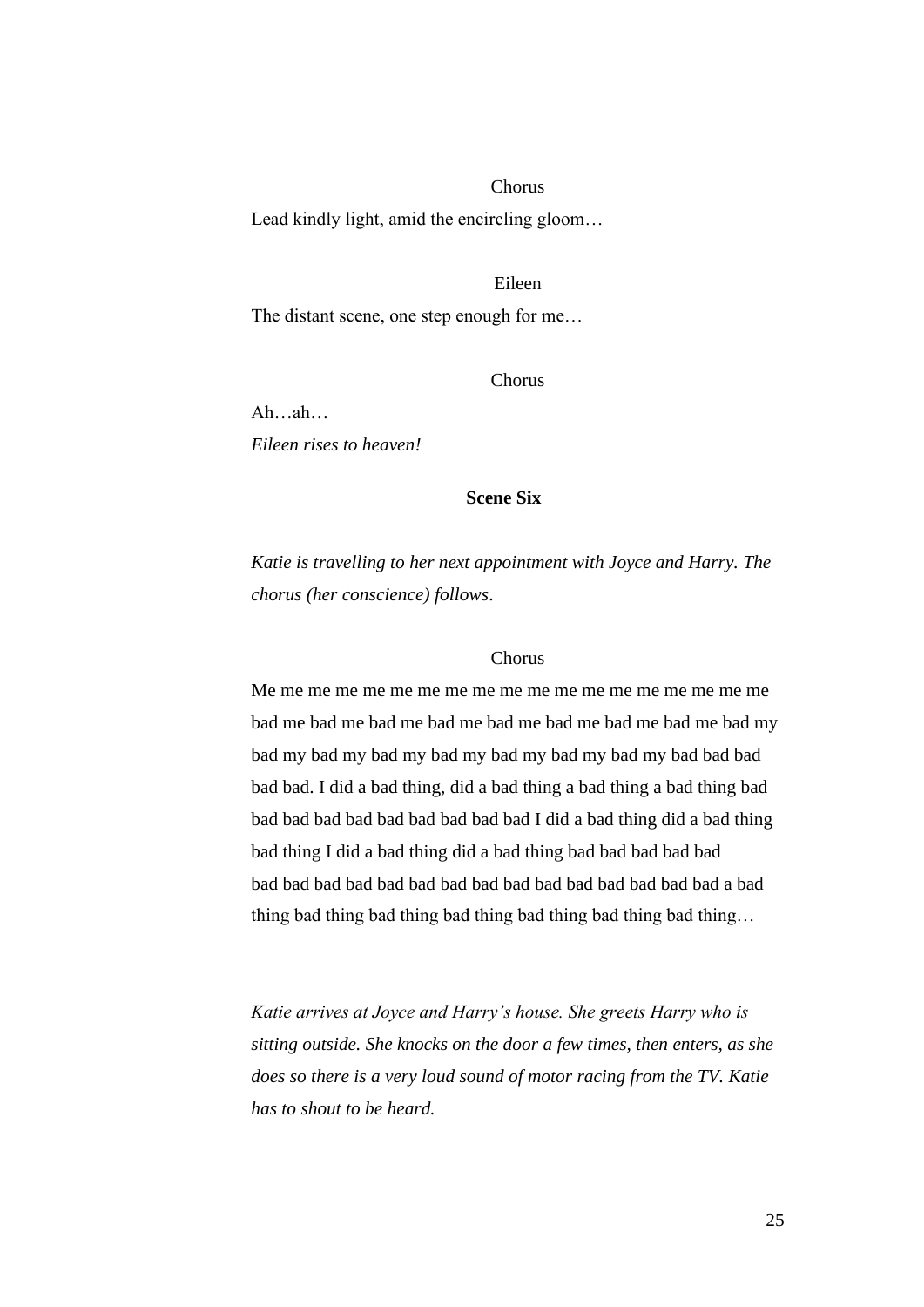# Chorus

Bad bad bad bad bad bad bad bad bad bad bad bad bad bad bad…

Door!

Joyce

Katie

Do you need anything Joyce?

Katie

Everything OK? Joyce? Do you need anything? Would you like anything? A cup of tea?

Joyce

What?

Katie

Like anything? A cup of tea? A cup of tea?

*Katie gets no response from Joyce, so she goes back to Harry.*

Joyce

Door!

Harry

Leave Joyce be and stay with me…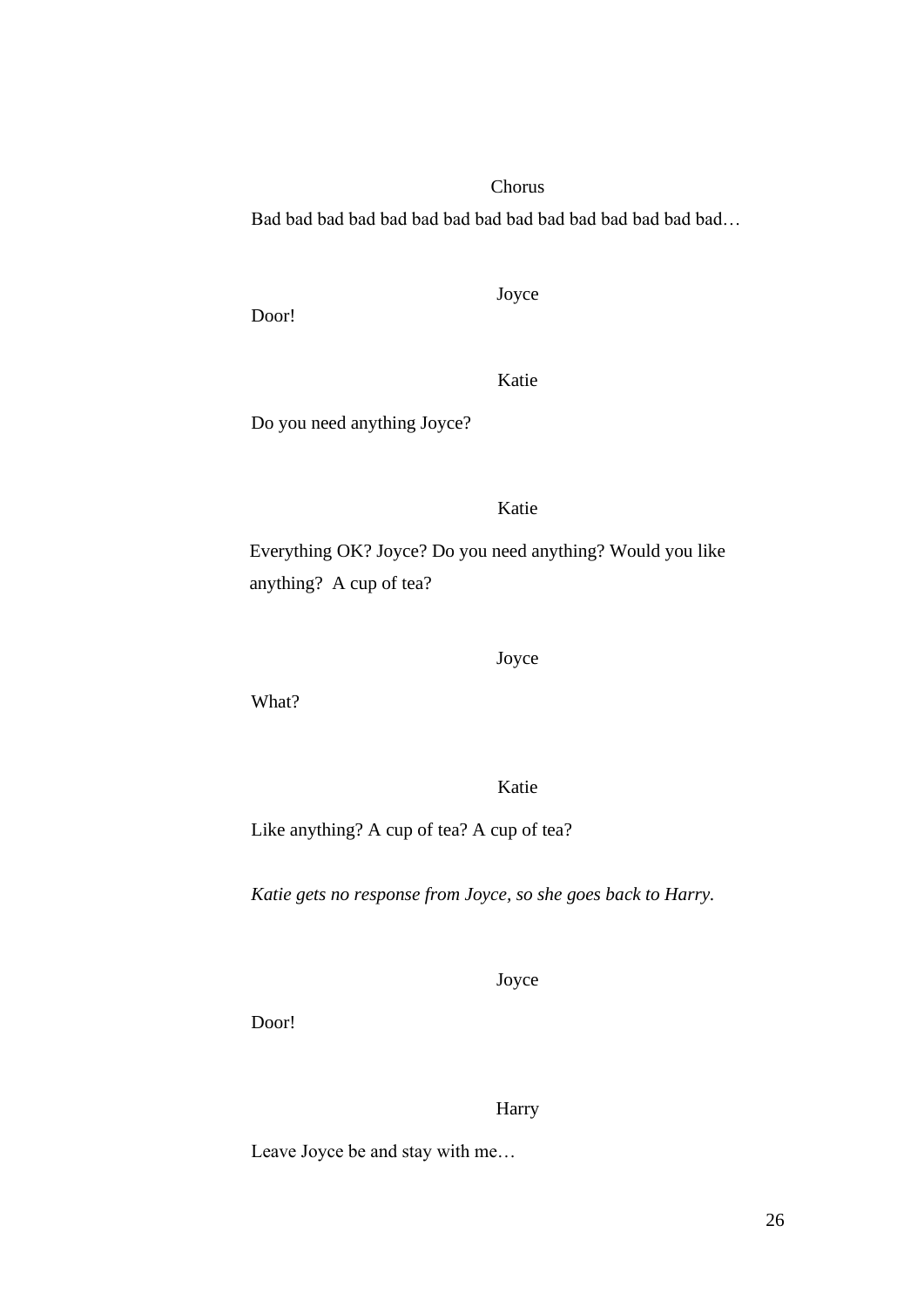But…

# Harry

But me no buts… you look all in…

#### Katie

But what about her pills?

Harry

I gave them to her – check the Dossett box…

# Katie

Oh Harry, you shouldn't…

# Harry

Look I've got more marbles than she has…and she's my wife

# Katie

Well, I'll make you both a cup of tea…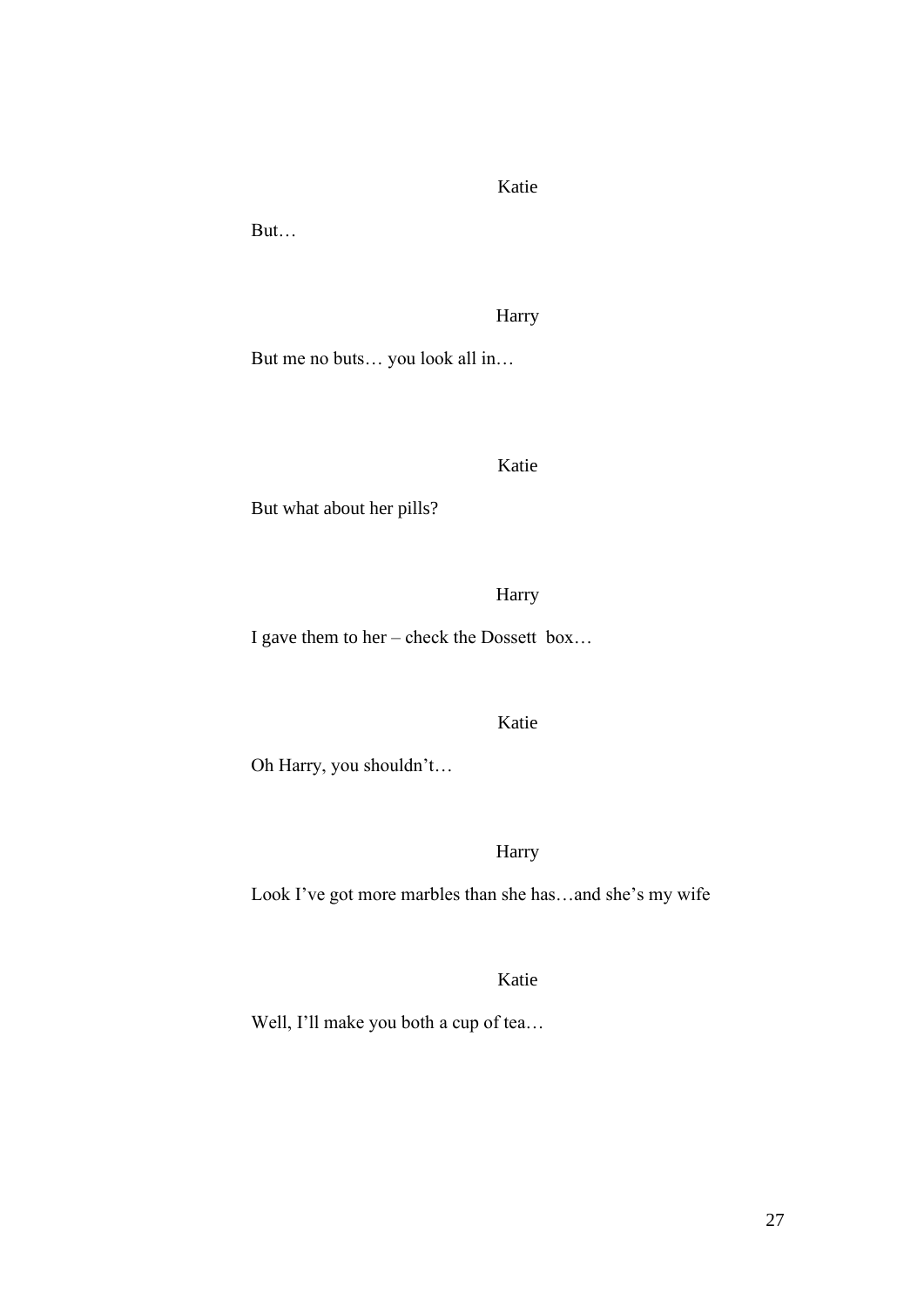#### Harry

No more tea please, I'll pee myself. All this rushing about doesn't get you anywhere. Give us a hand me duck.

*Katie thinks Harry needs helping up but instead he pulls her down onto the seat next to him. She laughs but continues to sit and hold his hand.*

#### Katie

Oh Harry you are awful! And such big hands!

#### Harry

That's what all the girls used to say. Here's a riddle! What can't I hold in my hands yet lies heavy on them? TIME! Look at the marks time has left…

Ah yes!

Katie

#### **Harry**

I could lift a hundred weight of coal – nine tons a day I got out, nine tons a day – I use to have hands like a rhino. She said, "don't touch me you old rhino no!" But she washed my back where I couldn't, I couldn't reach. Not anymore!

Katie

Oh Harry, I'm sorry!

Harry

Well the old girl can't bend down!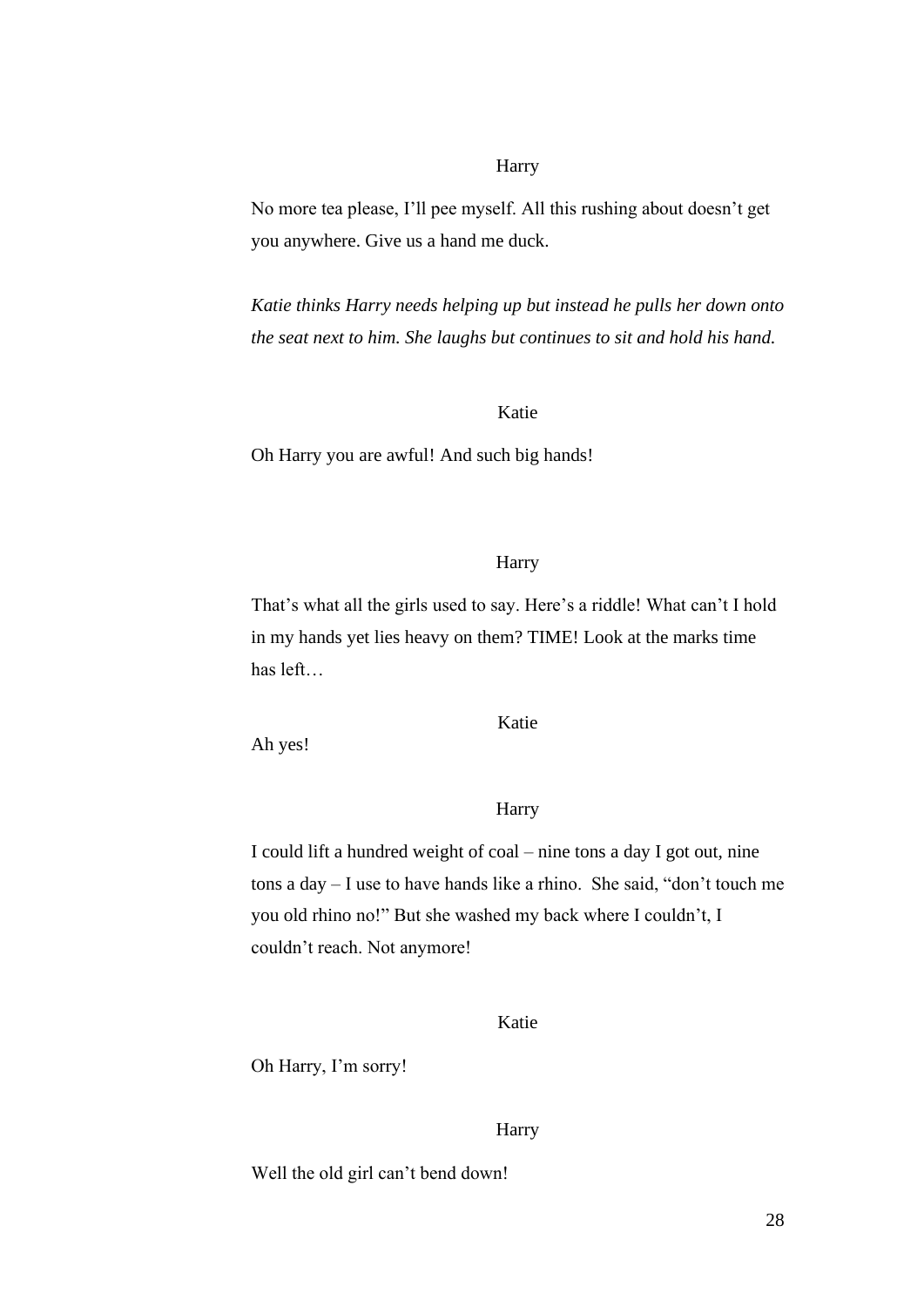You are awful!

Harry

Katie

But I like you!

Sometimes I think they're watching me…

Katie

The birds?

#### Harry

They're all lined up on the wire…

Sitting here in the sun – outside my own home…

#### Katie

There is a lack of someone I knew…

# Harry

…sitting here with a girl holding my hand…

# Katie

…no one told me it might happen… I held her…

# Harry

…it's grand!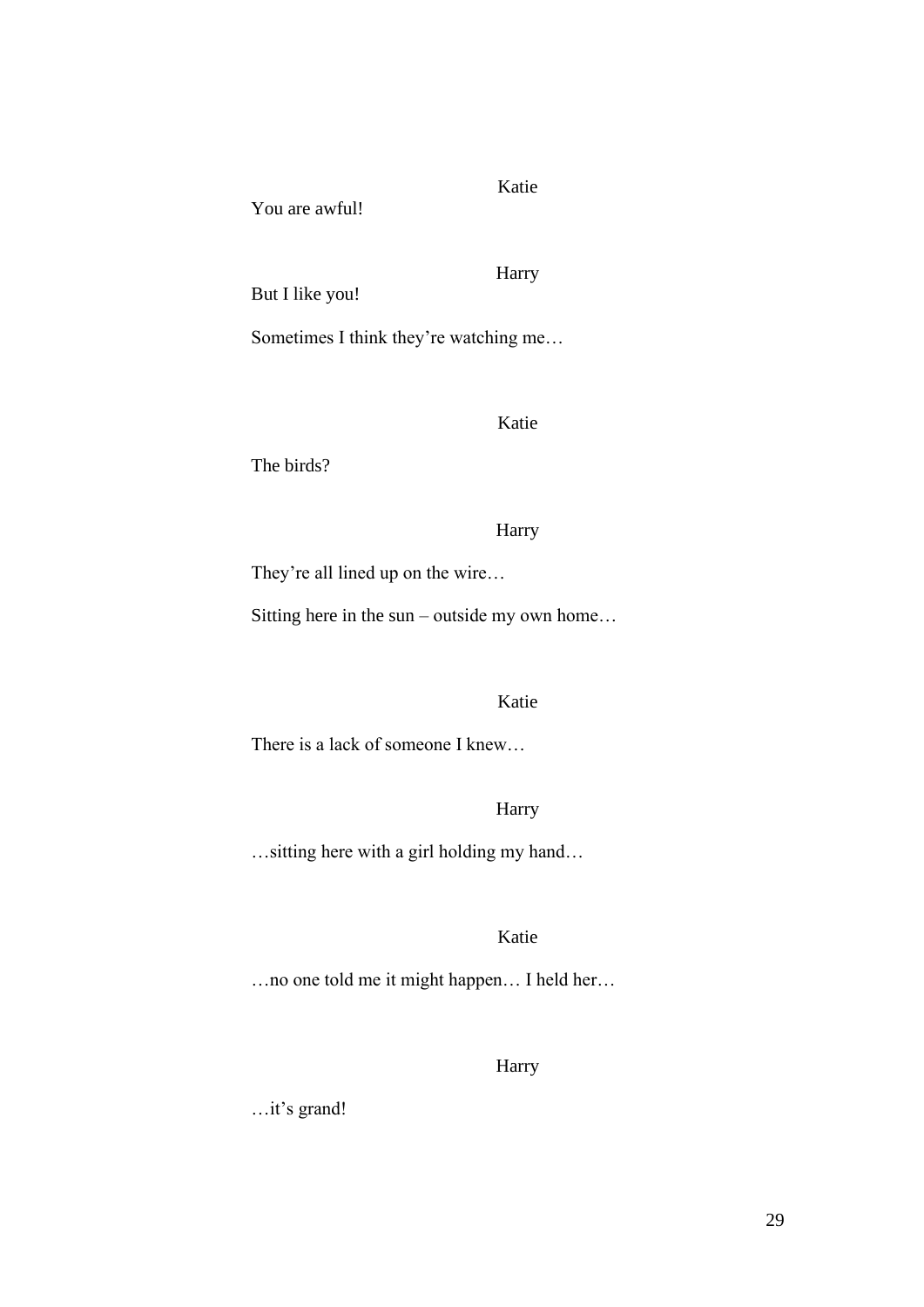I've never seen anyone… before, when my nan died, they wouldn't let me see her…

#### Harry

Would Joyce notice I'd gone?

# Katie

Where have they gone - all the beloved ones?

#### Harry

Sitting here in the sun outside my own home…

### Katie

There is an absence of someone I knew…

Harry

Sitting here with a girl holding my hand…

Katie

…no one prepared me for this to happen…

# Harry

It's grand! I'm a lucky old man!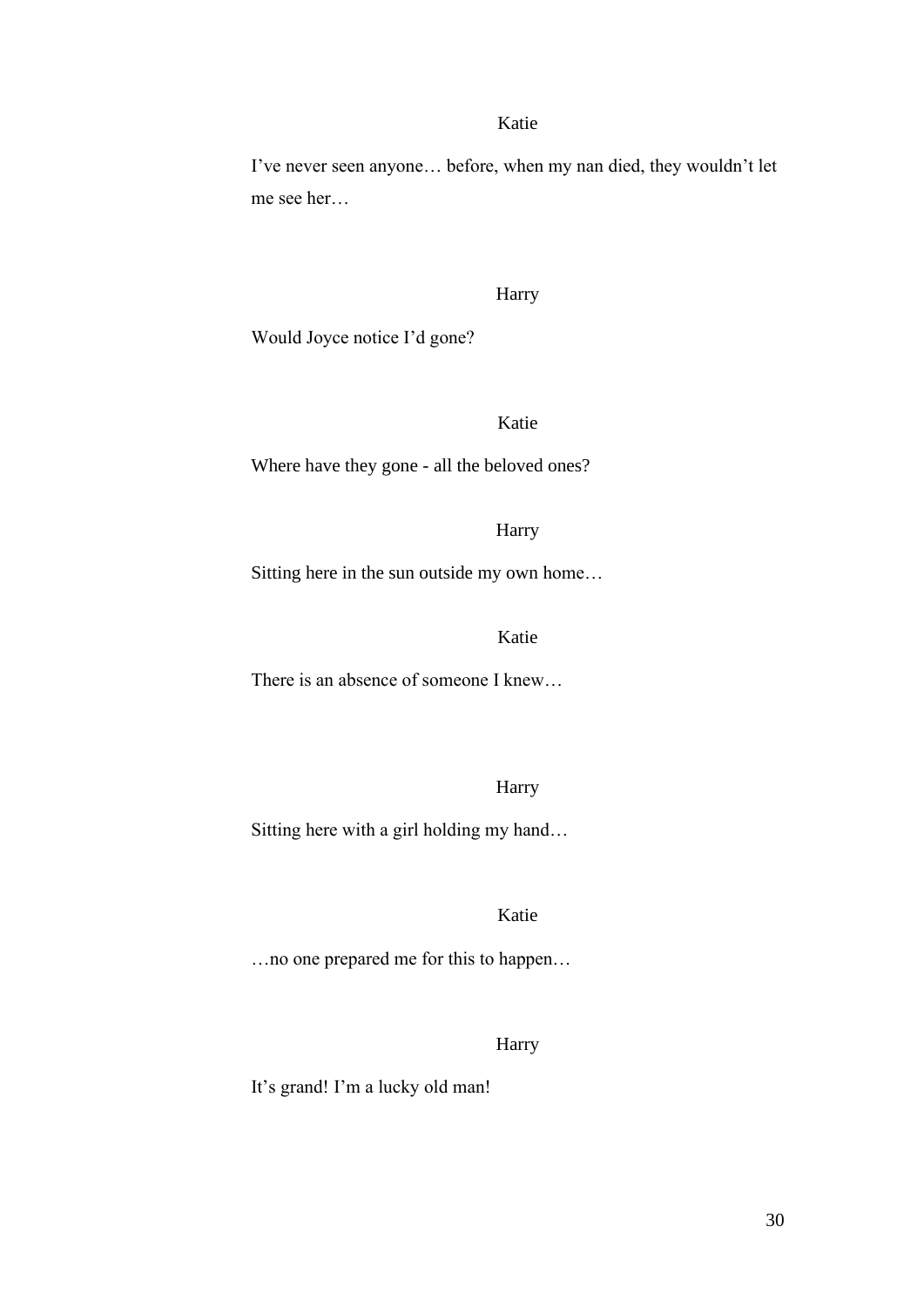…I held her but until that moment,

#### Harry

Wouldn't it be nice to slip away now?

#### Katie

I'd never seen somebody dead before…where have they gone, all the beloved ones? All those that died – all the beloved ones.

#### Harry

Would Joyce notice I'd died?

# Katie

That stillness and silence, is it really peace?

Harry

Oh, for some peace!

Katie

All I found was an absence of singing…

*Joyce suddenly pokes her head out and sees them holding hands*

Joyce GOTCHA!!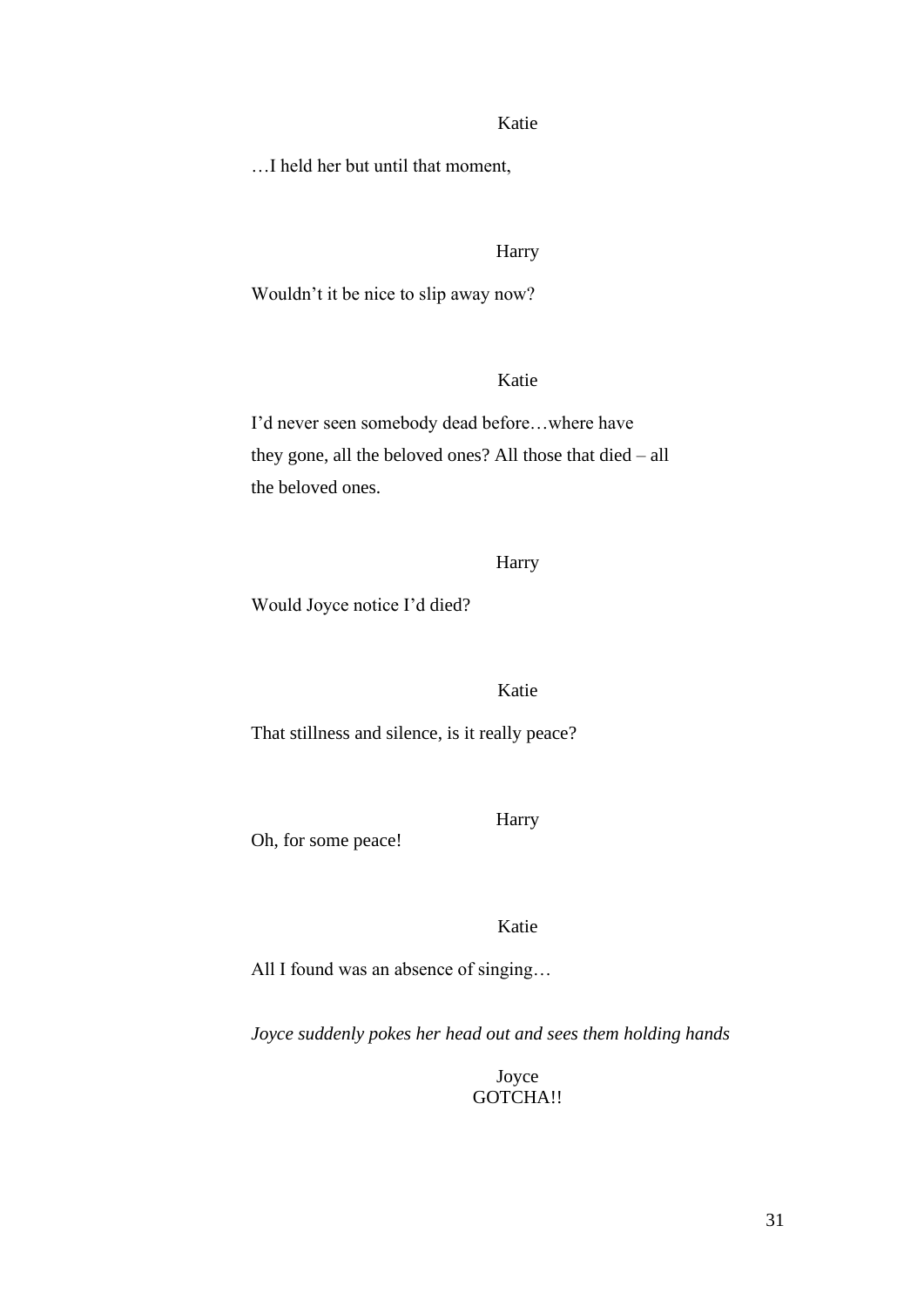# **Scene Seven**

*Katie is in Myrtle's house with Vivian, Myrtle's daughter. Vivian is dressed in a business suit. Myrtle is dozing in an armchair.*

…but Myrtle can cope …

Katie

Vivian

… and as I have already explained to your agency…

…with support,

Vivian

Katie

…we have entered a different scenario…

Katie …she responds well to me…

Vivian …and they agree with me…

…she knows me

Vivian

Katie

…that mother is losing capacity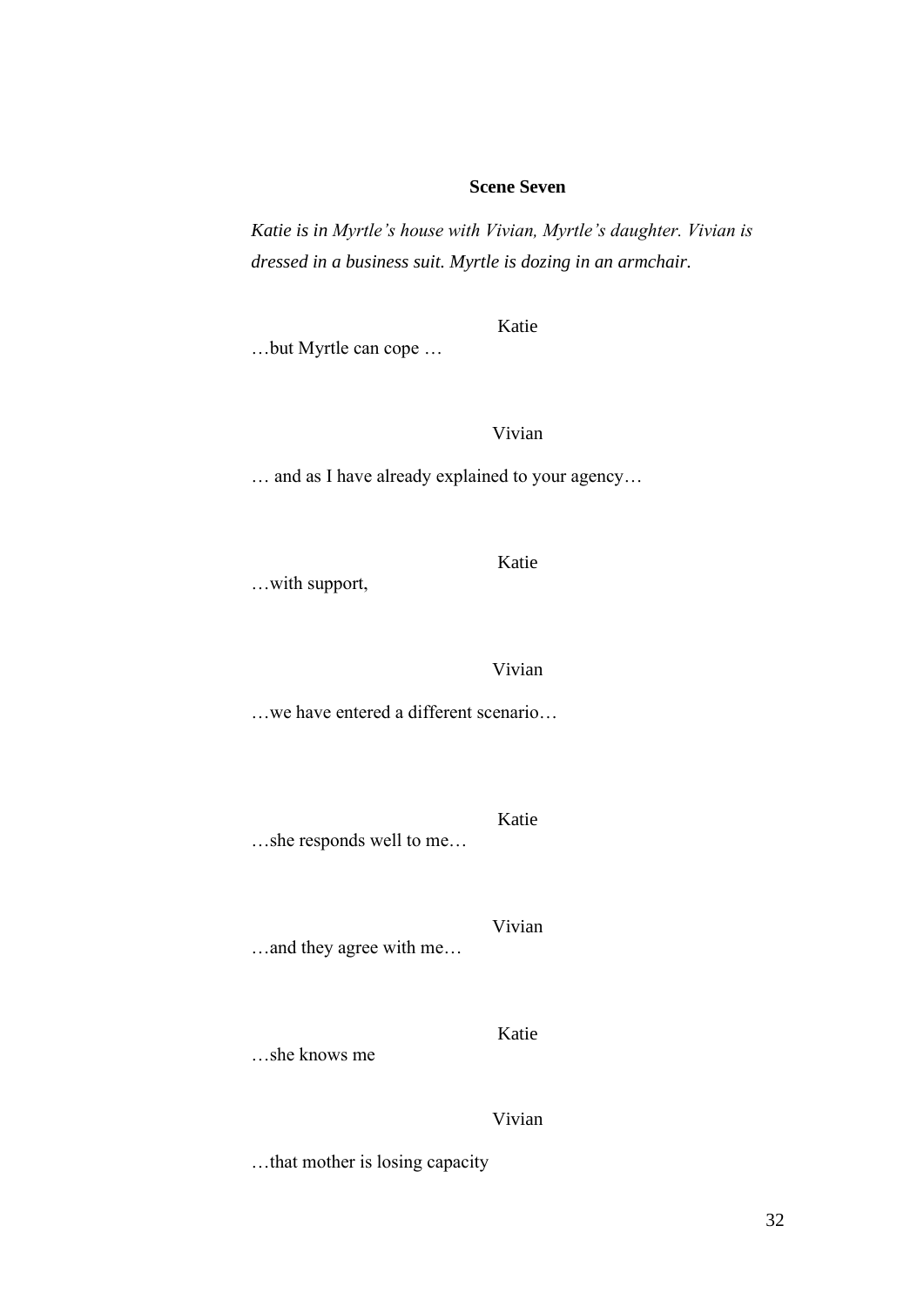I have seen an improvement…

#### Vivian

… And we should act sooner rather than later…

Katie

I have seen an improvement…

Vivian

…and secure her future permanently…

Katie

May I visit her there…may I visit her?

# Vivian

Well, we'll see, maybe in a while, maybe when she's settled, we don't want to confuse her further.

#### Katie

I'll write a list. First thing in the morning Myrtle likes what she calls a 'good cup' of tea, with only a bit of sugar. She needs plenty of time to wake up – she doesn't like to be rushed. Then I get out her favourite clothes for her to choose – she seems reluctant to say what she wants, she needs to be encouraged – she has so many lovely things. And every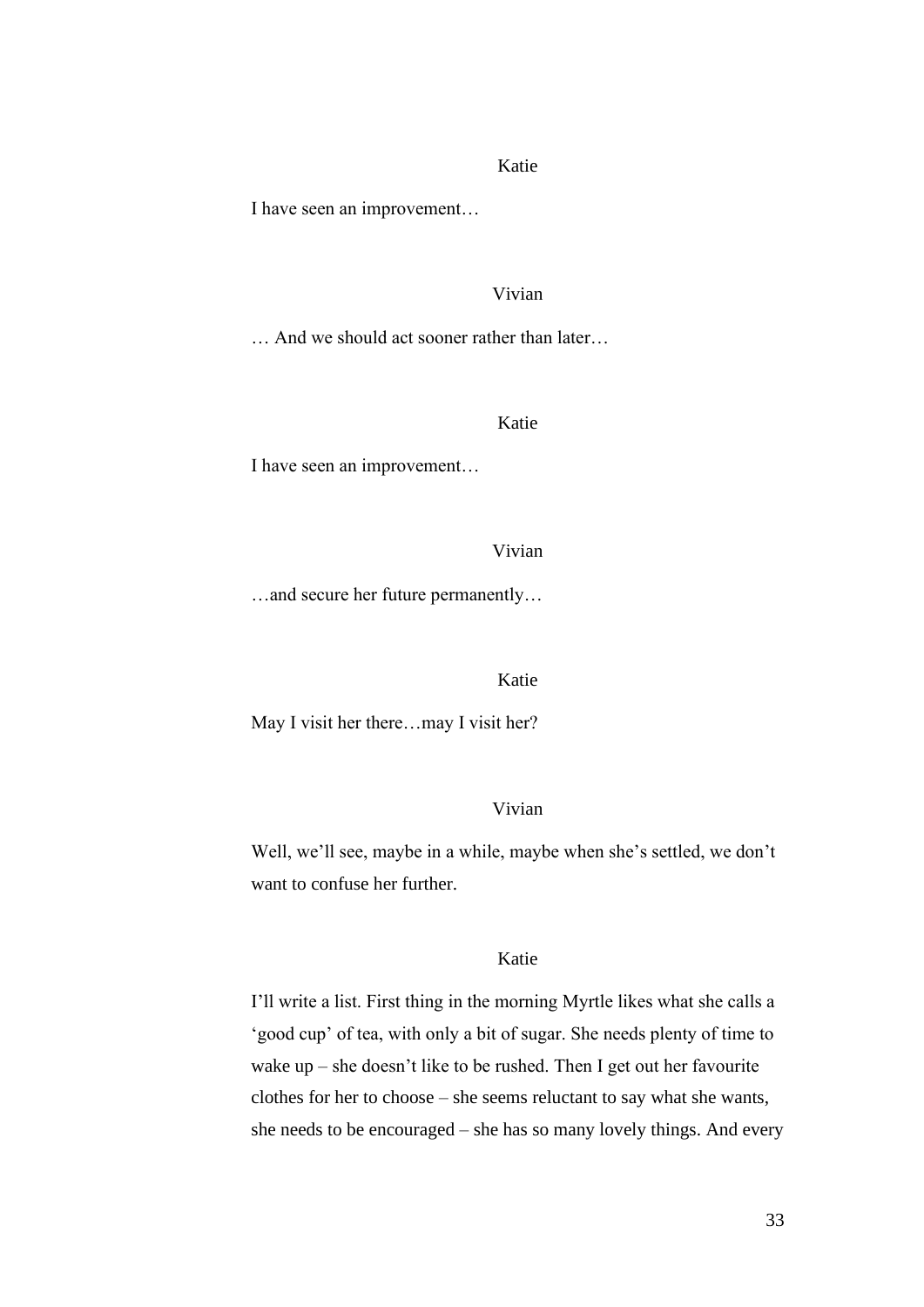day – every morning and evening, I put cream on her legs, which she enjoys – she likes to be touched…

*Vivian interrupts Katie and hands her a business card*

# Vivian

Yes, a list is a very good idea. Email me and I'll pass it on. You're a hero Katie, what would we do without people like you? And now I don't want to delay you further, I'm sure you have other clients. *Katie turns to go but on an afterthought walks past Vivian and bends over the sleeping Myrtle.*

### Katie

Bye bye Myrtle, I will try to come and see you soon. Take care of my friend new home people. Take care, take care. Bye bye Myrtle, I promise to come and see you soon. *To Vivian* And I hope to see you there too! *She exits*

#### Myrtle

# *Myrtle wakes and looks around*

Katie, is that you? I'll get up in a minute when I come to.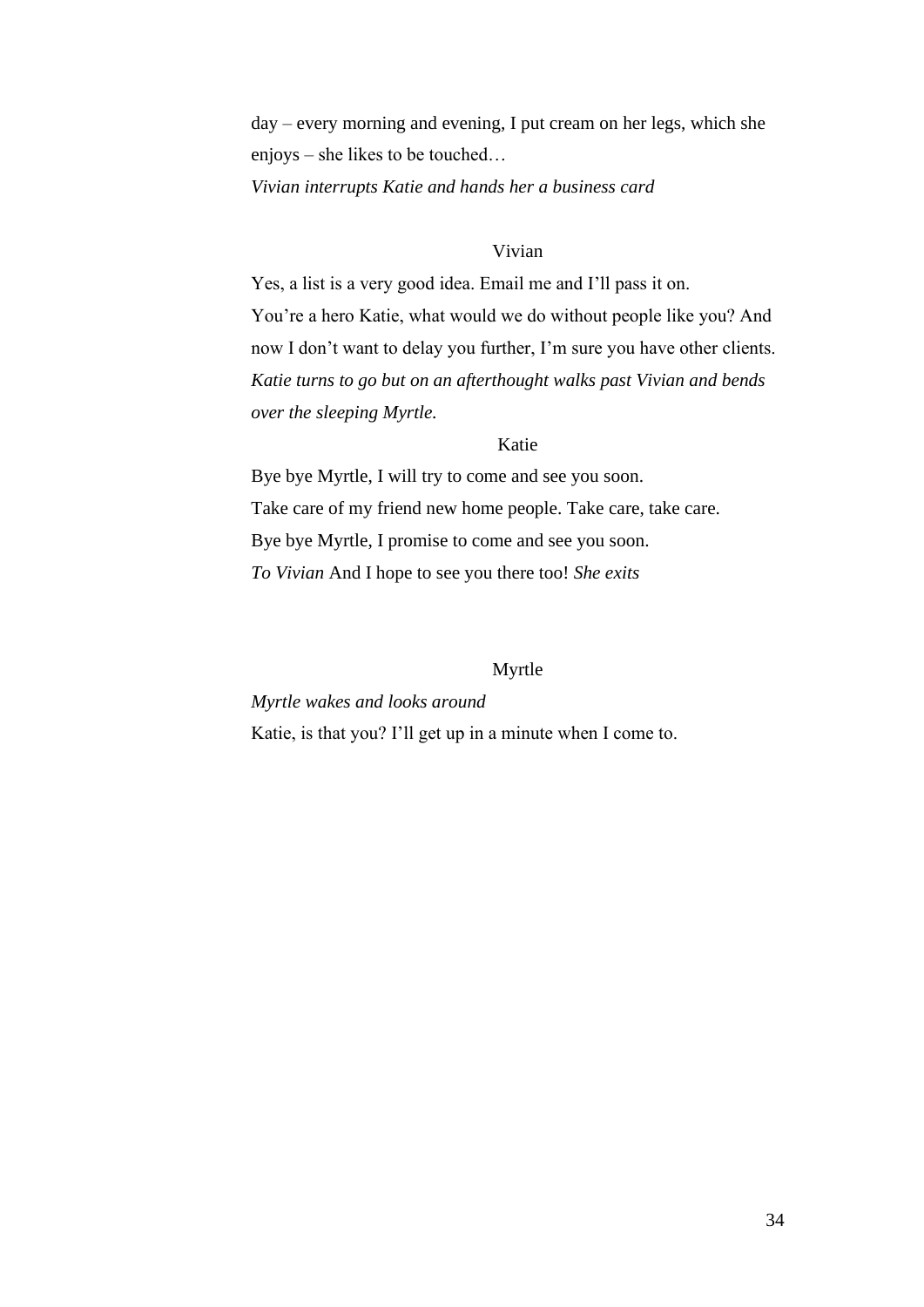# **Scene Eight**

*Katie arrives at Harry and Joyce's house. She can't get in with her key because Joyce has left her own key in the lock.*

Katie

Oh, she's left the key in the lock again!

*After several attempts at knocking on the door she calls through the letterbox.*

Katie

Joyce! Harry! Open the door!

*Through the letterbox slit she can see Harry lying on the floor*

Joyce, Joyce! Open the door!

Whaaat?

Katie

Joyce, Joyce! Open the door please, it's very urgent

Joyce

Go away and mind your own business…

Katie Joyce, I need you to come to the door and open it!

# Katie

Joyce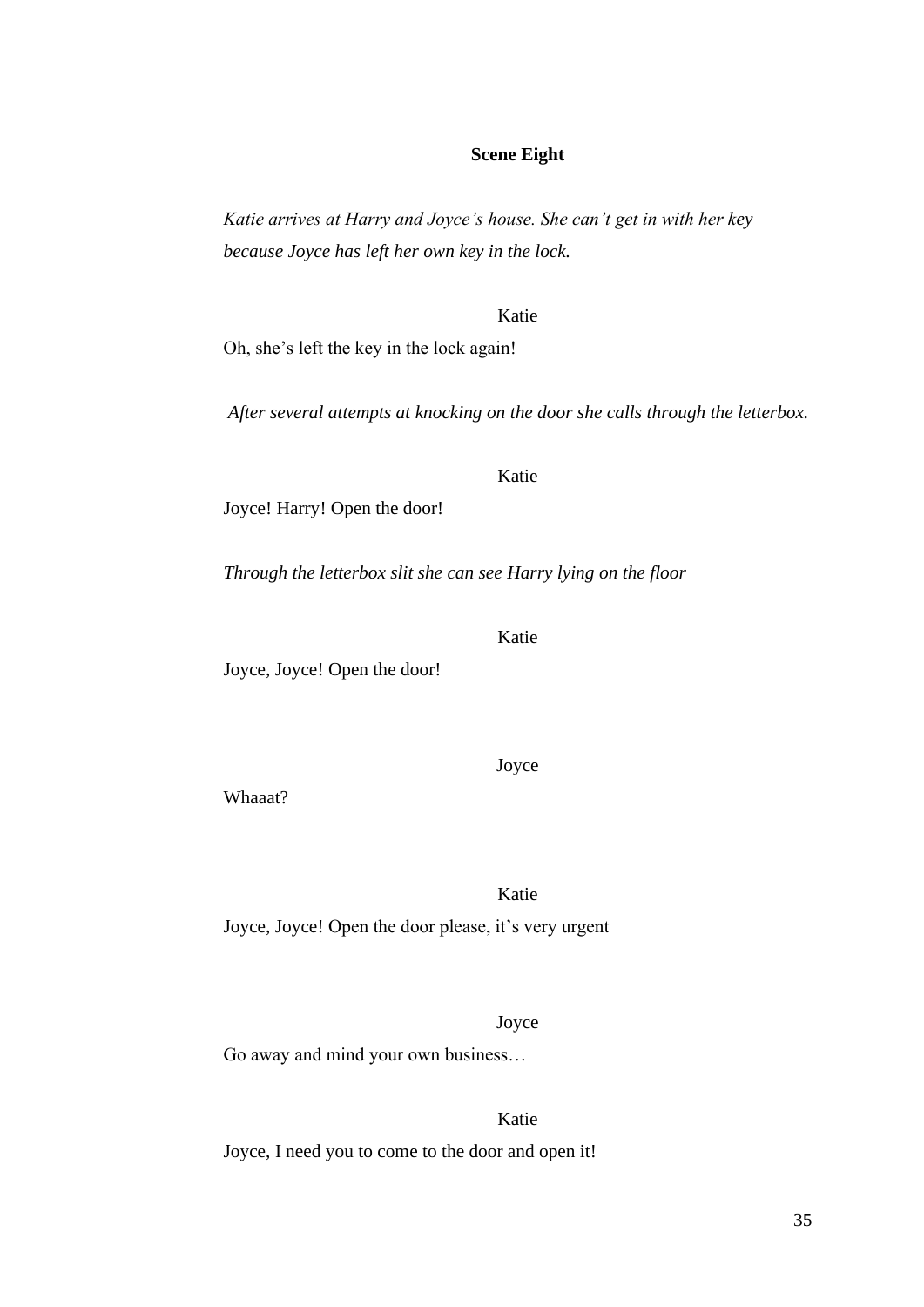# Joyce

I'm busy, I'm darning a sock and can't stop now…

# Katie

Joyce, Harry has had a fall – you must see that?

Joyce

The silly old bugger won't listen to me…

# Katie

Joyce, you must let me in so I can help him. He's lying on the floor Joyce, we have to help him… *Pause* OK, let's play a game – do you remember that game we played Joyce – do you remember that game?

*Katie appears at the window outside*

#### Joyce

Oh look – it's Peter Pan!

*As Katie climbs through the window Joyce turns away, goes to the door and opens it*

Peter Pan Peter Pan Peter Pan Peter Pan Peter Pan...

*Joyce looks around outside*

She's gone, I knew it was Katie – so not much of a game anyway!

*Joyce continues to fiddle with the sock she is darning, steps over Harry lying on the floor and goes out. Katie rushes over to the prone Harry*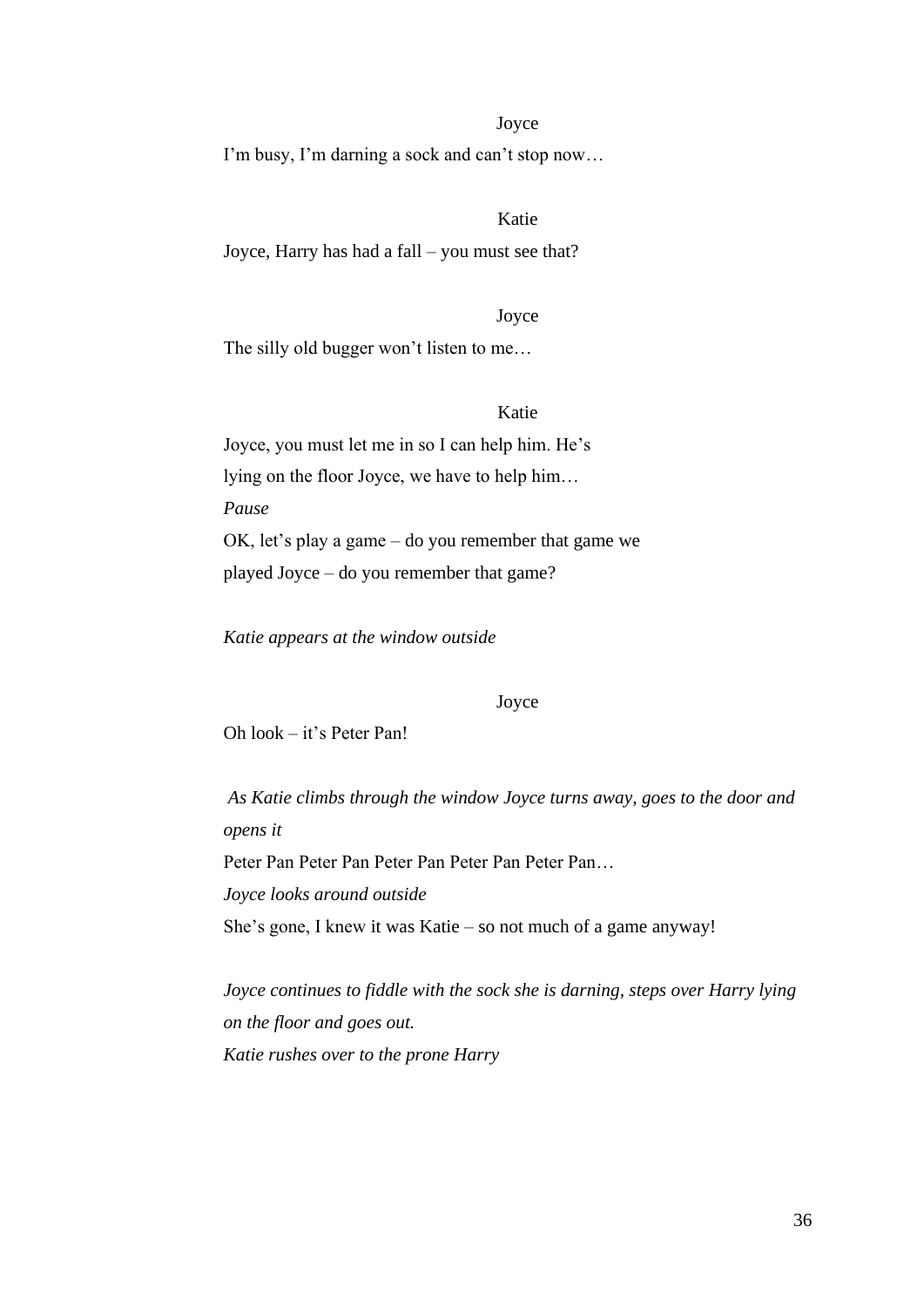Harry

Help me!

Katie

It's ok Harry

*Katie checks his pulse and looks for her phone to call 111 services*

Harry

Help me! Oh, thank God! …I can't remember… *Harry seizes Katie's hand and won't let go. With great difficulty and with one hand she finally gets through to the 111 service.* 

# Katie

Hello my name is Katie Moore and I'm a carer. Er…

I've arrived to find my client collapsed on the floor.

His name is Harry Collins. He's eighty-five (*to herself)* he's still alive. What? Yes …no I don't have his exact date of birth…why? Because I don't have his notes in front of me…I'm kneeling on the floor at the moment with Harry… Don't you want the address? Yes, he's conscious and yes, he's breathing…no signs of bleeding…can he raise his arms above his head (Christ!) I don't know. Harry, can you raise your arms above your head? Harry is shaking his head – so he can move that! Look don't you want the address – is someone coming? A physician will phone me? No…not vomited blood. Harry, she wants to speak to you… *she passes the phone to Harry who speaks into it*

Harry

I need a wee!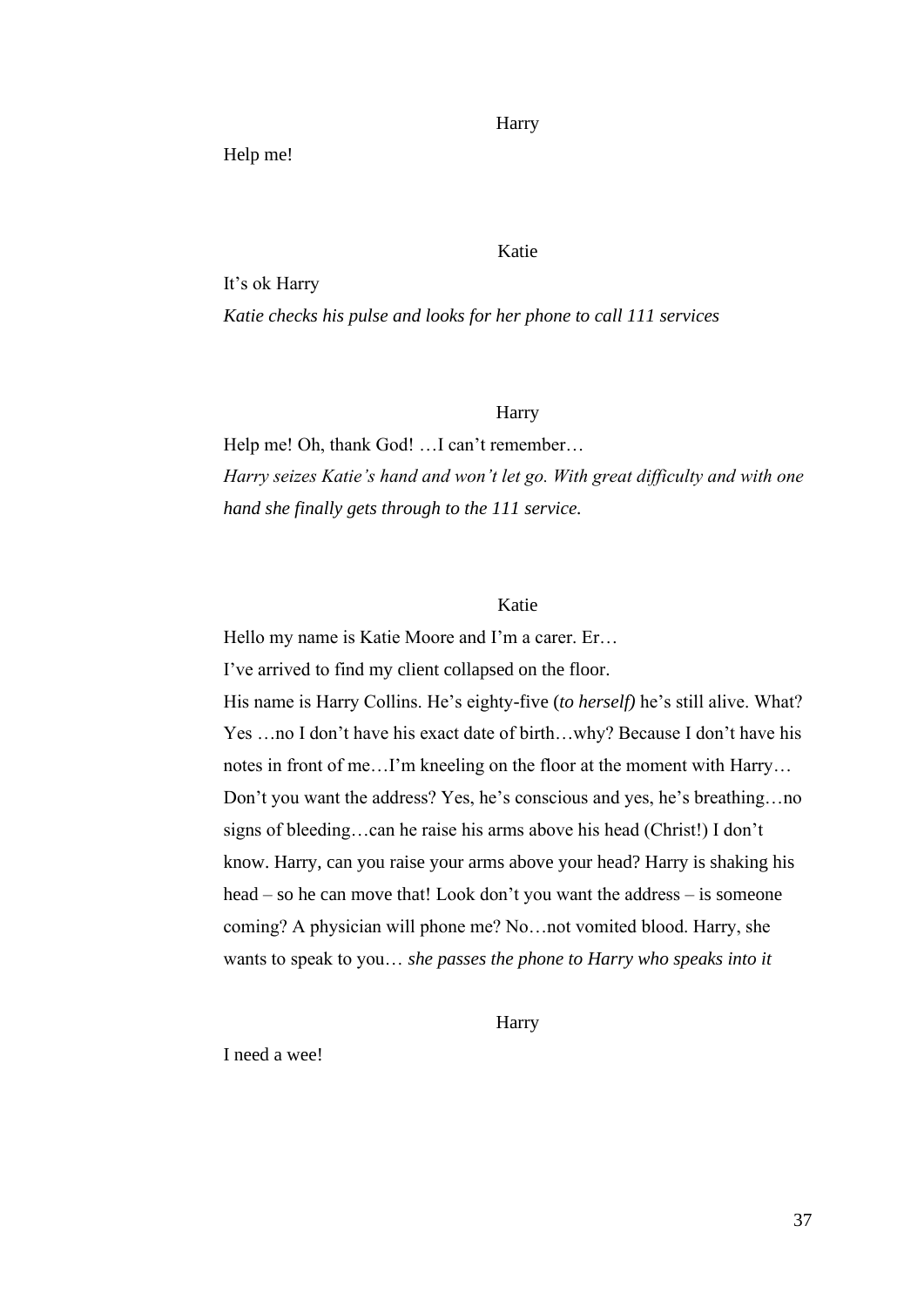It's Ok Harry don't worry…

*Back to the operator* 

Look, there's only me here, hang on…please don't go away… Joyce, come here I need your help…

#### Joyce

Don't bother with him…he's just trying to get attention…

#### Harry

She tried to kill me!

Katie

What! Joyce come in here…this is not a game.

#### Harry

I need a wee!

Katie

Joyce, please come at once!

*Joyce enters in a long dressing gown carrying a spoon Katie speaks into the phone again* Can you hang on?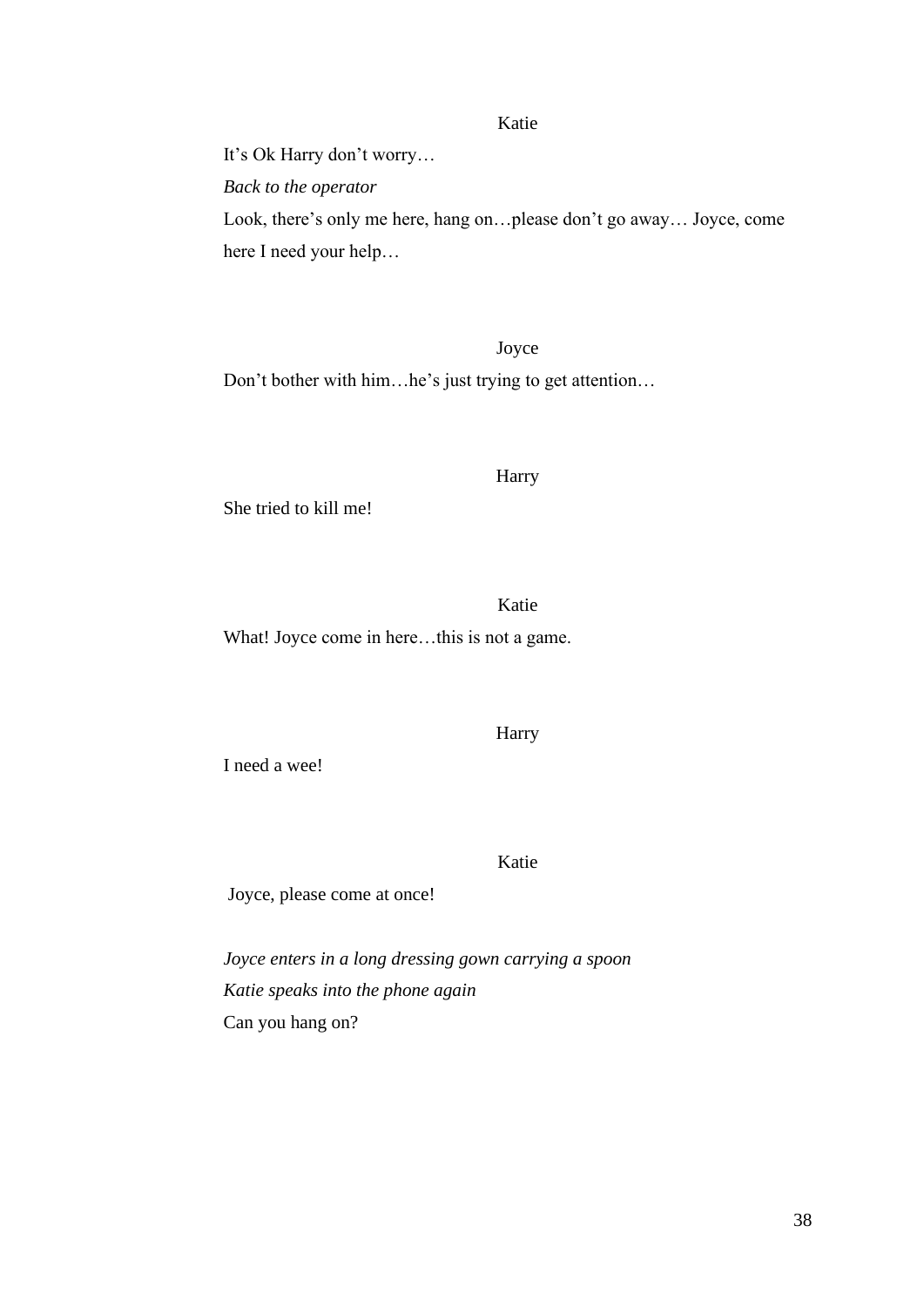#### Joyce

There's no need to shout, I've got my ears in now…

# Katie

# *into phone*

I've another client who needs my attention. Hello? Fuck it she's gone!

#### Joyce

Such language from a young lady! *She looks at Harry lying on the floor* And what are you lying down there for?

Katie Joyce, I need you to get him a bowl…

### Joyce

Katie

Joyce

Katie

Lazy old bugger!

…and a blanket…

Getting attention

And maybe a pillow…

Joyce

He fancies you!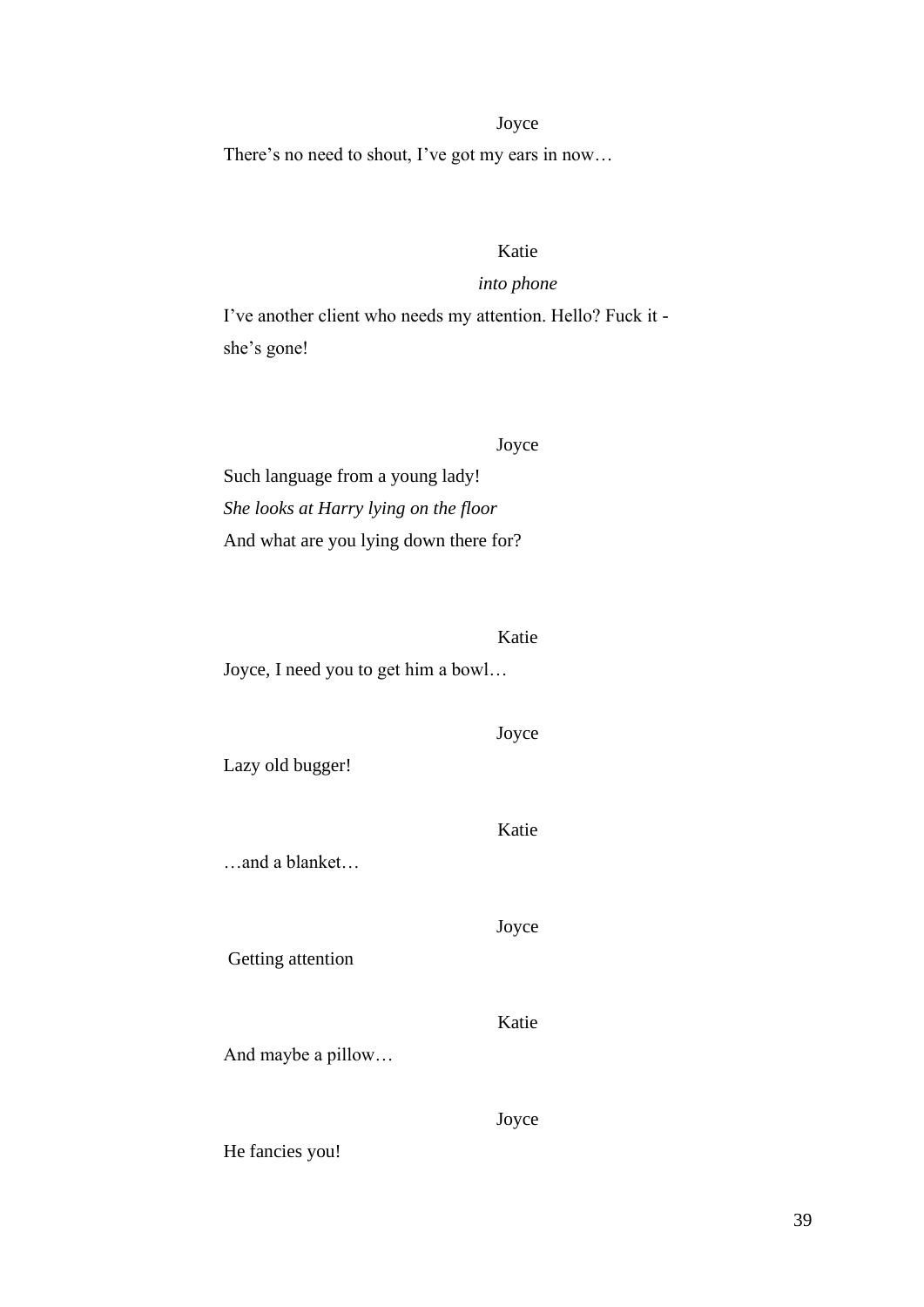Harry

I need a wee!

# Katie

Let go of my hand Harry…

Joyce

Get him a bottle…

Katie

That's a good idea, Joyce, do you think you could…

Joyce

No, you go, it's your job…

*Katie manages to get her hand free and dashes out. Joyce stands over Harry looking down at him*

Why are you lying there? Why can't you move?

Harry

You tried to kill me!

Joyce

I never!

Harry

You tried to kill me!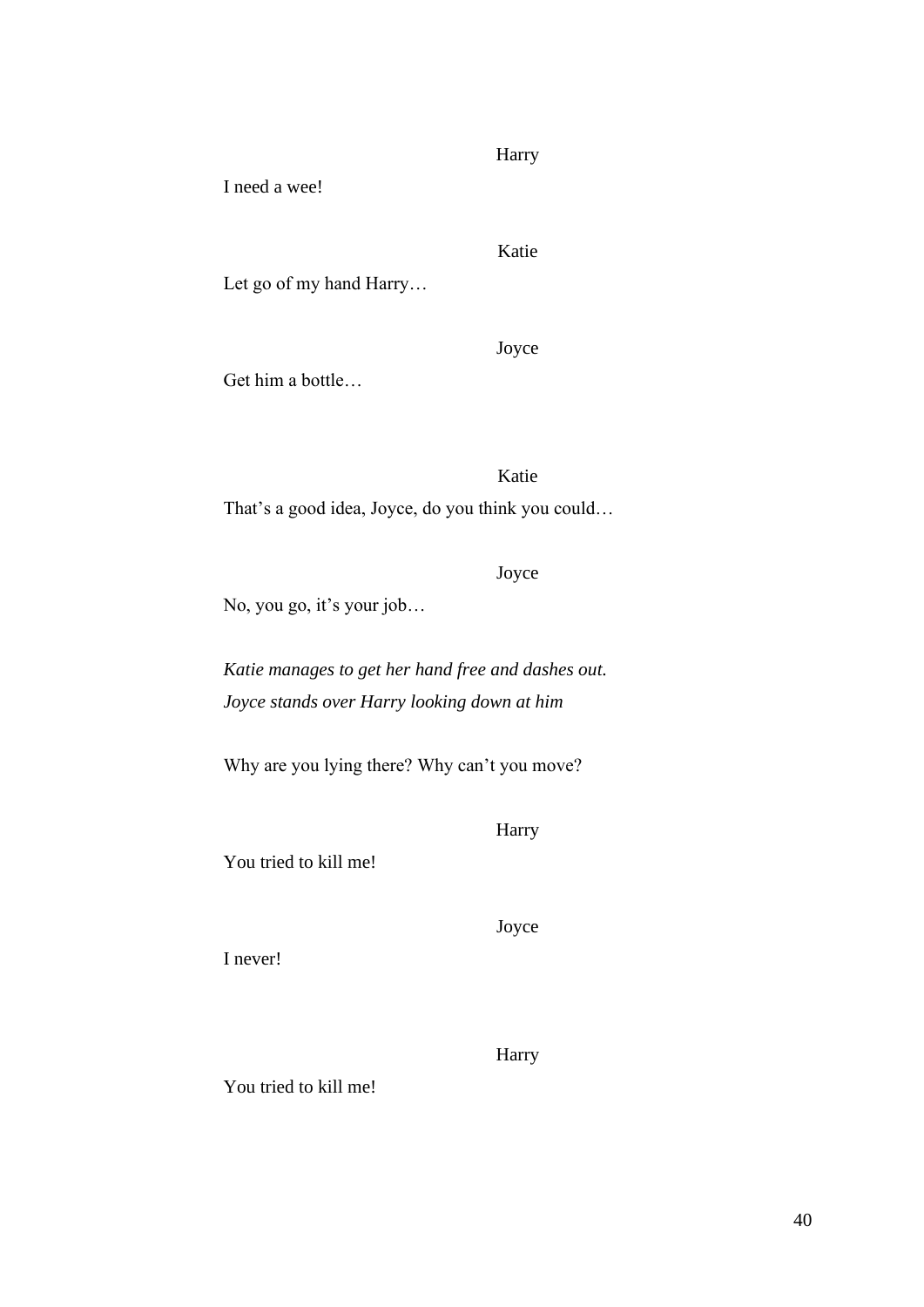Joyce

I never did!

Harry

You did!

Joyce

I never!

*Katie returns with a milk bottle. She helps Harry unzip his fly and holds the bottle for him to pee into it.*

Katie It's Ok Harry you should feel better now – all done now?

Harry She tried to kill me! She tried to kill me you know!

Joyce

I couldn't lift him…

Harry

She tied my legs together…

Joyce

I couldn't take his weight…

Harry

…with cloth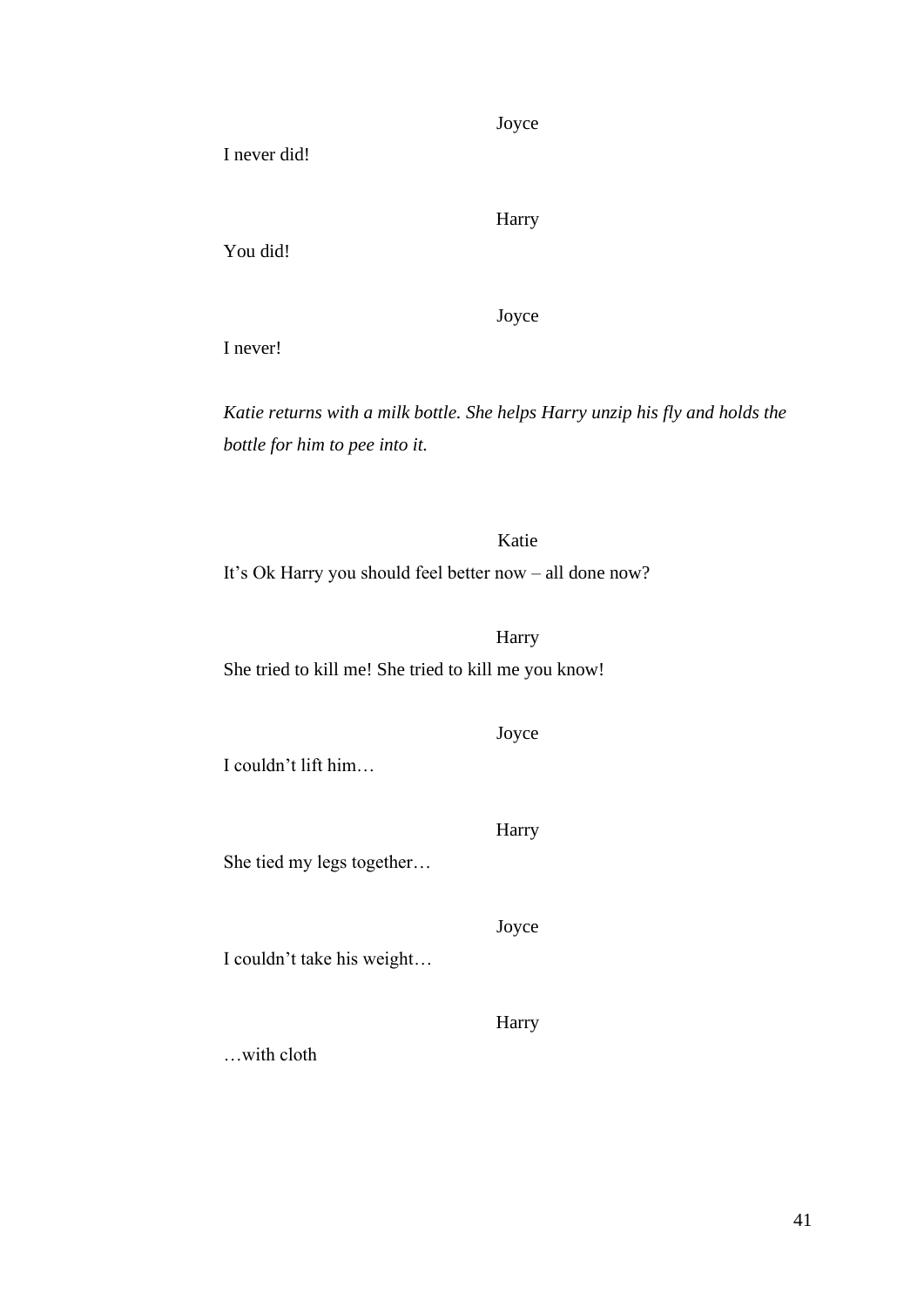#### Joyce

I didn't no no no no no no no no no no!

*Joyce bursts into tears and runs off. There is the sound of doors opening and closing, running water and a big crash.*

#### Katie

Joyce – what are you doing?

*Joyce returns. She is wearing an elaborate hat and is carrying a wet flannel, a pillow and a handbag. She shoos Katie away, kneels down beside Harry and puts a pillow under his head and the flannel on his forehead. From her handbag she takes a thermometer and sticks it in his mouth, then she takes off her dressing gown and puts it over him.*

*Katie takes out her phone and dials 999*

# Katie

Ambulance please, twenty-seven Knighton Road – an elderly man has had a bad fall – I'm not sure what happened, I'm his carer Kate Moore and I think he might be…I mean it's only my instinct but I feel he might be…thank you please hurry.

### Joyce

#### *Staring at Harry transfixed*

Have I loved you for a long time? Your face is so familiar was it once mine? Have I loved you for a long time – for a long time?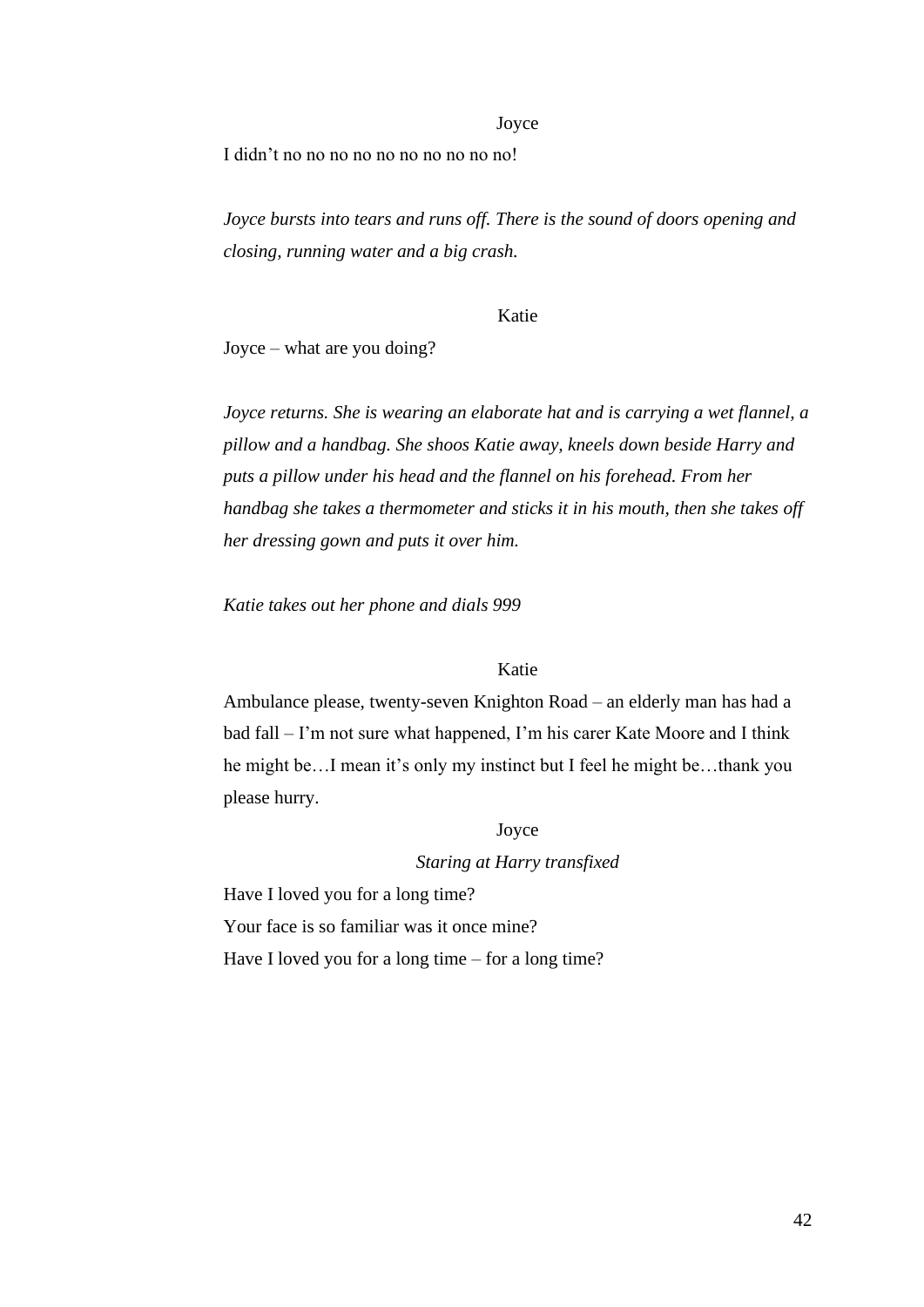### Chorus of Paramedics

Open the door, open the door, open the door, open the door Is there a man on the floor, open the door. Is there a man on the floor? Open the door, open the door. We're here to help you… We're here to help you… Can you tell me your name?

#### Harry

Harry.

#### Chorus

We're here to help you…

Ok Harry let's sit you up and see what's the problem… Gently, gently, steady, steady…

# Katie

*On her phone*

Hello, can you keep…

# Chorus

…steady, steady…

# Katie

…Milly at nursery for a couple of hours. A client has had a fall and I just can't leave him…

### Chorus

Gently, gently, gently…

# Katie

The ambulance has come – oh thank you! Thank you so much.